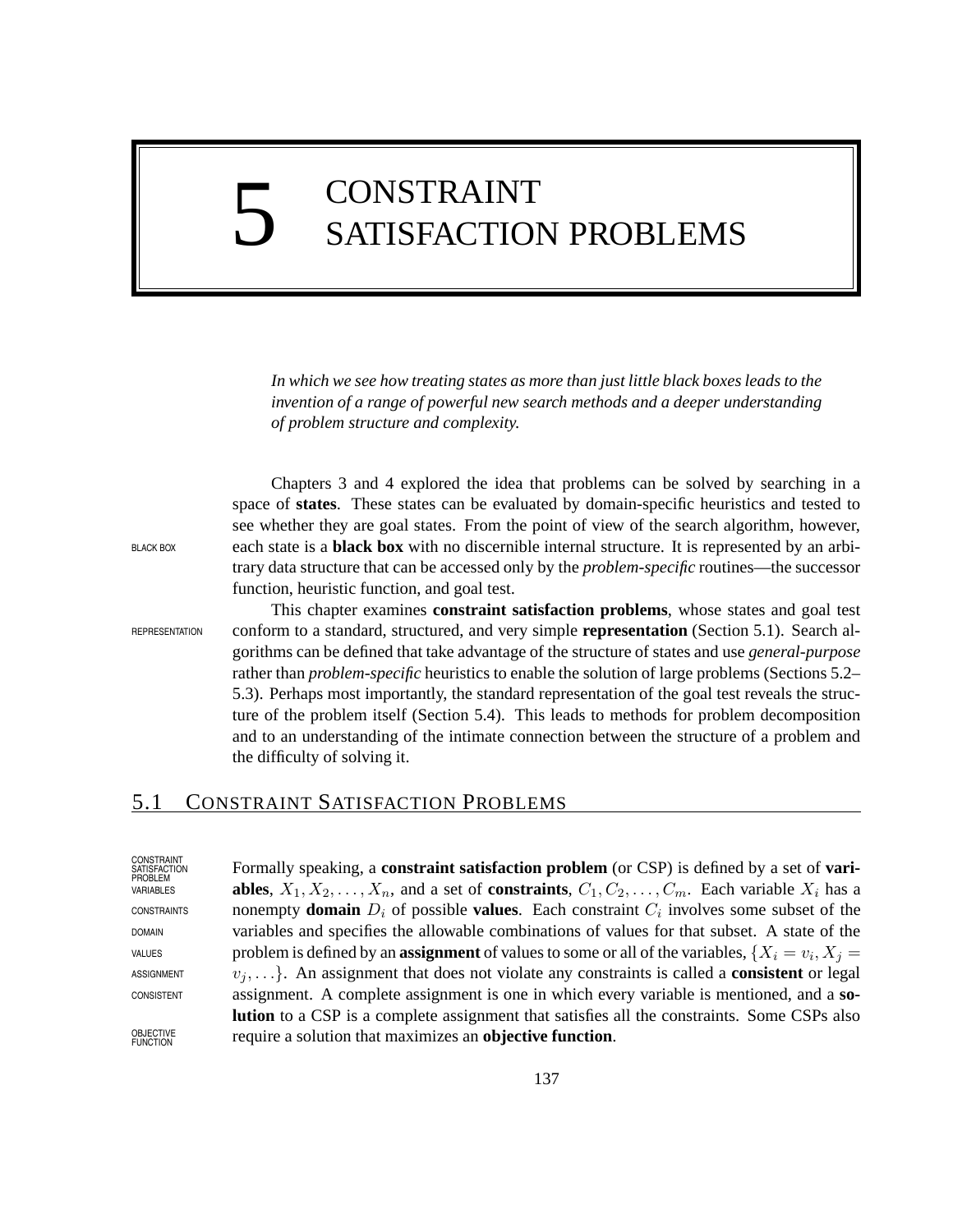So what does all this mean? Suppose that, having tired of Romania, we are looking at a map of Australia showing each of its states and territories, as in Figure 5.1(a), and that we are given the task of coloring each region either red, green, or blue in such a way that no neighboring regions have the same color. To formulate this as a CSP, we define the variables to be the regions:  $WA, NT, Q, NSW, V, SA, and T$ . The domain of each variable is the set  $\{red, green, blue\}$ . The constraints require neighboring regions to have distinct colors; for example, the allowable combinations for WA and NT are the pairs

 $\{(\text{red}, \text{green}), (\text{red}, \text{blue}), (\text{green}, \text{red}), (\text{green}, \text{blue}), (\text{blue}, \text{red}), (\text{blue}, \text{green})\}$ .

(The constraint can also be represented more succinctly as the inequality  $WA \neq NT$ , provided the constraint satisfaction algorithm has some way to evaluate such expressions.) There are many possible solutions, such as

 $\{WA = red, NT = green, Q = red, NSW = green, V = red, SA = blue, T = red \}.$ 

CONSTRAINT GRAPH It is helpful to visualize a CSP as a **constraint graph**, as shown in Figure 5.1(b). The nodes of the graph correspond to variables of the problem and the arcs correspond to constraints.

> Treating a problem as a CSP confers several important benefits. Because the representation of states in a CSP conforms to a *standard* pattern—that is, a set of variables with assigned values—the successor function and goal test can written in a generic way that applies to all CSPs. Furthermore, we can develop effective, generic heuristics that require no additional, domain-specific expertise. Finally, the structure of the constraint graph can be used to simplify the solution process, in some cases giving an exponential reduction in complexity. The CSP representation is the first, and simplest, in a series of representation schemes that will be developed throughout the book.



**Figure 5.1** (a) The principal states and territories of Australia. Coloring this map can be viewed as a constraint satisfaction problem. The goal is to assign colors to each region so that no neighboring regions have the same color. (b) The map-coloring problem represented as a constraint graph.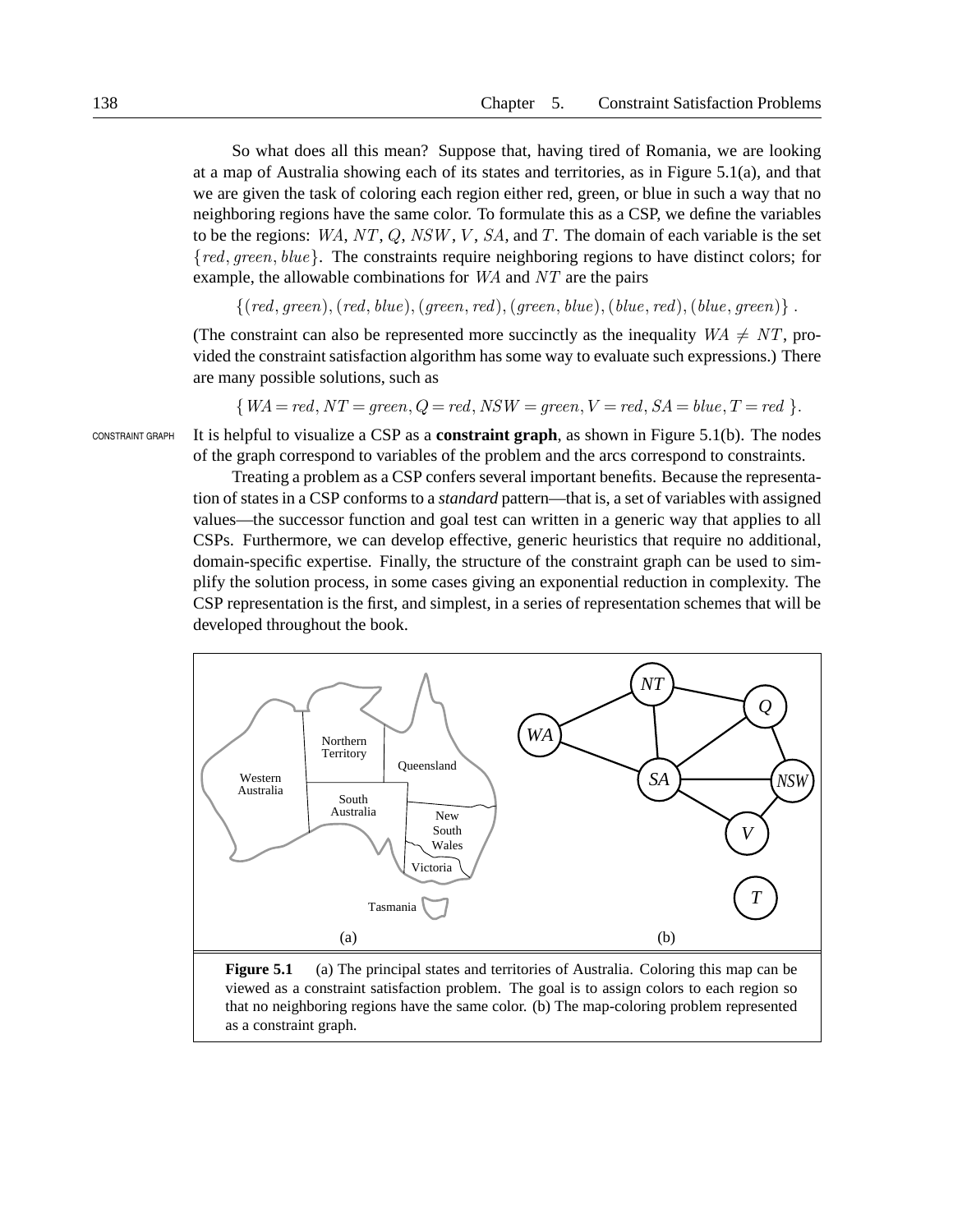It is fairly easy to see that a CSP can be given an **incremental formulation** as a standard search problem as follows:

- $\diamondsuit$  **Initial state**: the empty assignment  $\{\}$ , in which all variables are unassigned.
- $\diamondsuit$  **Successor function**: a value can be assigned to any unassigned variable, provided that it does not conflict with previously assigned variables.
- $\diamondsuit$  **Goal test**: the current assignment is complete.
- $\Diamond$  **Path cost**: a constant cost (e.g., 1) for every step.

Every solution must be a complete assignment and therefore appears at depth  $n$  if there are  $n$  variables. Furthermore, the search tree extends only to depth  $n$ . For these reasons, depthfirst search algorithms are popular for CSPs. (See Section 5.2.) It is also the case that *the path by which a solution is reached is irrelevant.* Hence, we can also use a **complete-state formulation**, in which every state is a complete assignment that might or might not satisfy the constraints. Local search methods work well for this formulation. (See Section 5.3.)

FINITE DOMAINS The simplest kind of CSP involves variables that are **discrete** and have **finite domains**. Map-coloring problems are of this kind. The 8-queens problem described in Chapter 3 can also be viewed as a finite-domain CSP, where the variables  $Q_1, \ldots, Q_8$  are the positions of each queen in columns  $1, \ldots, 8$  and each variable has the domain  $\{1, 2, 3, 4, 5, 6, 7, 8\}$ . If the maximum domain size of any variable in a CSP is  $d$ , then the number of possible complete assignments is  $O(d^n)$ —that is, exponential in the number of variables. Finite-domain CSPs BOOLEAN CSPS include **Boolean CSPs**, whose variables can be either true or false. Boolean CSPs include as special cases some NP-complete problems, such as 3SAT. (See Chapter 7.) In the worst case, therefore, we cannot expect to solve finite-domain CSPs in less than exponential time. In most practical applications, however, general-purpose CSP algorithms can solve problems *orders of magnitude* larger than those solvable via the general-purpose search algorithms that we saw in Chapter 3.

INFINITE DOMAINS Discrete variables can also have **infinite domains**—for example, the set of integers or the set of strings. For example, when scheduling construction jobs onto a calendar, each job's start date is a variable and the possible values are integer numbers of days from the current date. With infinite domains, it is no longer possible to describe constraints by enumerating all allowed combinations of values. Instead, a **constraint language** must be used. For example, if  $Job_1$ , which takes five days, must precede  $Job_3$ , then we would need a constraint language of algebraic inequalities such as  $StartJob_1 + 5 \leq StartJob_3$ . It is also no longer possible to solve such constraints by enumerating all possible assignments, because there are infinitely many of them. Special solution algorithms (which we will not discuss here) exist for **linear constraints** on integer variables—that is, constraints, such as the one just given, LINEAR in which each variable appears only in linear form. It can be shown that no algorithm exists for solving general **nonlinear constraints** on integer variables. In some cases, we can reduce integer constraint problems to finite-domain problems simply by bounding the values of all the variables. For example, in a scheduling problem, we can set an upper bound equal to the total length of all the jobs to be scheduled.

CONTINUOUS<br>DOMAINS

Constraint satisfaction problems with **continuous domains** are very common in the real world and are widely studied in the field of operations research. For example, the scheduling



CONSTRAINT<br>LANGUAGE

**CONSTRAINTS** 

NONLINEAR<br>CONSTRAINTS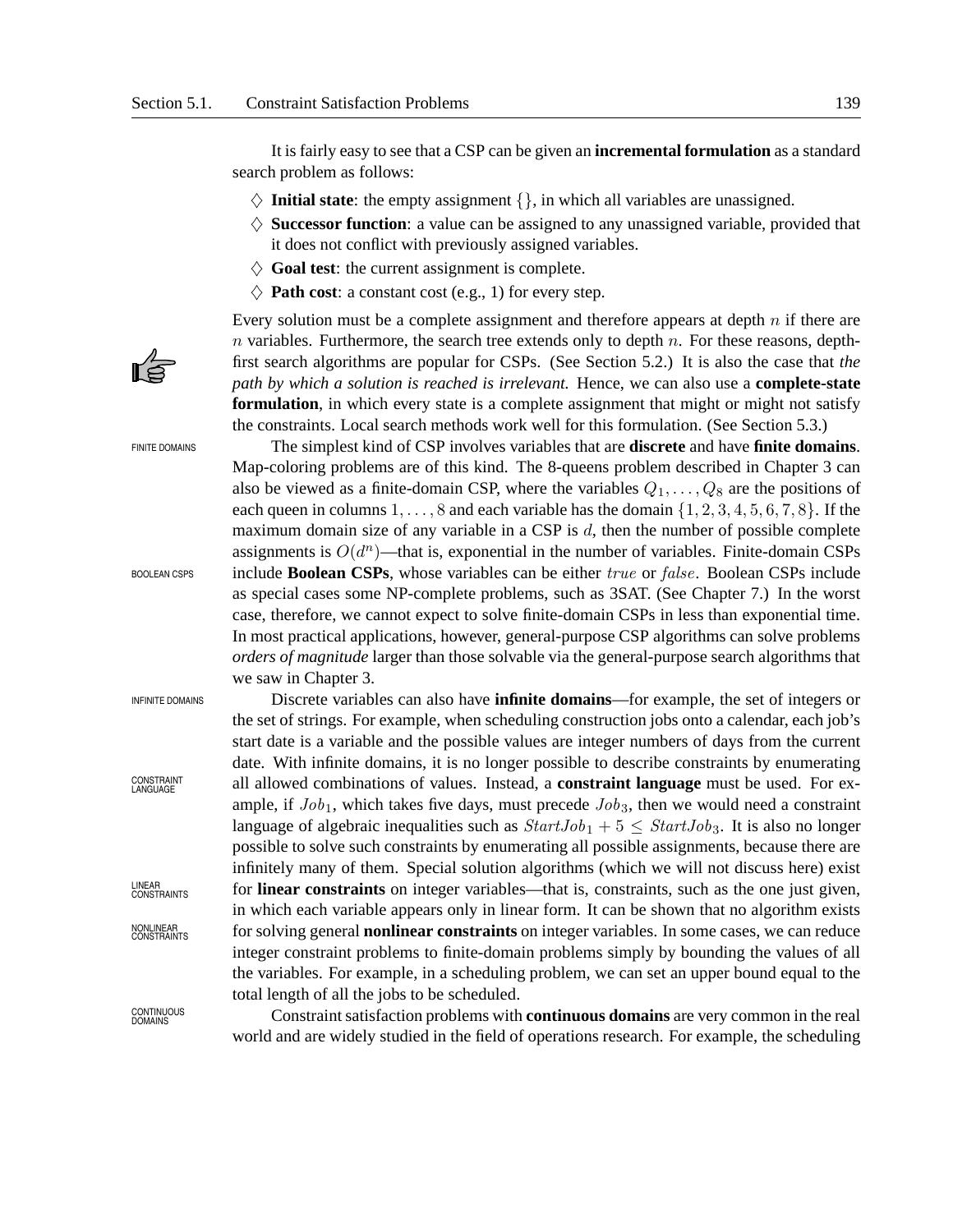of experiments on the Hubble Space Telescope requires very precise timing of observations; the start and finish of each observation and maneuver are continuous-valued variables that must obey a variety of astronomical, precedence, and power constraints. The best-known category of continuous-domain CSPs is that of **linear programming** problems, where constraints must be linear inequalities forming a *convex* region. Linear programming problems can be solved in time polynomial in the number of variables. Problems with different types of constraints and objective functions have also been studied—quadratic programming, secondorder conic programming, and so on.

In addition to examining the types of variables that can appear in CSPs, it is useful to UNARY CONSTRAINT look at the types of constraints. The simplest type is the **unary constraint**, which restricts the value of a single variable. For example, it could be the case that South Australians actively dislike the color *green*. Every unary constraint can be eliminated simply by preprocessing the domain of the corresponding variable to remove any value that violates the constraint. A BINARY CONSTRAINT **binary constraint** relates two variables. For example,  $SA \neq NSW$  is a binary constraint. A binary CSP is one with only binary constraints; it can be represented as a constraint graph, as in Figure 5.1(b).

Higher-order constraints involve three or more variables. A familiar example is pro-CRYPTARITHMETIC vided by **cryptarithmetic** puzzles. (See Figure 5.2(a).) It is usual to insist that each letter in a cryptarithmetic puzzle represent a different digit. For the case in Figure 5.2(a)), this would be represented as the six-variable constraint  $Alldiff(F, T, U, W, R, O)$ . Alternatively, it can be represented by a collection of binary constraints such as  $F \neq T$ . The addition constraints on the four columns of the puzzle also involve several variables and can be written as

$$
O + O = R + 10 \cdot X_1
$$
  
\n
$$
X_1 + W + W = U + 10 \cdot X_2
$$
  
\n
$$
X_2 + T + T = O + 10 \cdot X_3
$$
  
\n
$$
X_3 = F
$$

AUXILIARY<br>VARIABLES CONSTRAINT HYPERGRAPH

where  $X_1, X_2$ , and  $X_3$  are **auxiliary variables** representing the digit (0 or 1) carried over into the next column. Higher-order constraints can be represented in a **constraint hypergraph**, such as the one shown in Figure 5.2(b). The sharp-eyed reader will have noticed that the Alldiff constraint can be broken down into binary constraints— $F \neq T$ ,  $F \neq U$ , and so on. In fact, as Exercise 5.11 asks you to prove, every higher-order, finite-domain constraint can be reduced to a set of binary constraints if enough auxiliary variables are introduced. Because of this, we will deal only with binary constraints in this chapter.

The constraints we have described so far have all been **absolute** constraints, violation PREFERENCE of which rules out a potential solution. Many real-world CSPs include **preference** constraints indicating which solutions are preferred. For example, in a university timetabling problem, Prof. X might prefer teaching in the morning whereas Prof. Y prefers teaching in the afternoon. A timetable that has Prof. X teaching at 2 p.m. would still be a solution (unless Prof. X happens to be the department chair), but would not be an optimal one. Preference constraints can often be encoded as costs on individual variable assignments—for example, assigning an afternoon slot for Prof. X costs 2 points against the overall objective function, whereas a morning slot costs 1. With this formulation, CSPs with preferences can be solved using opti-

LINEAR<br>PROGRAMMING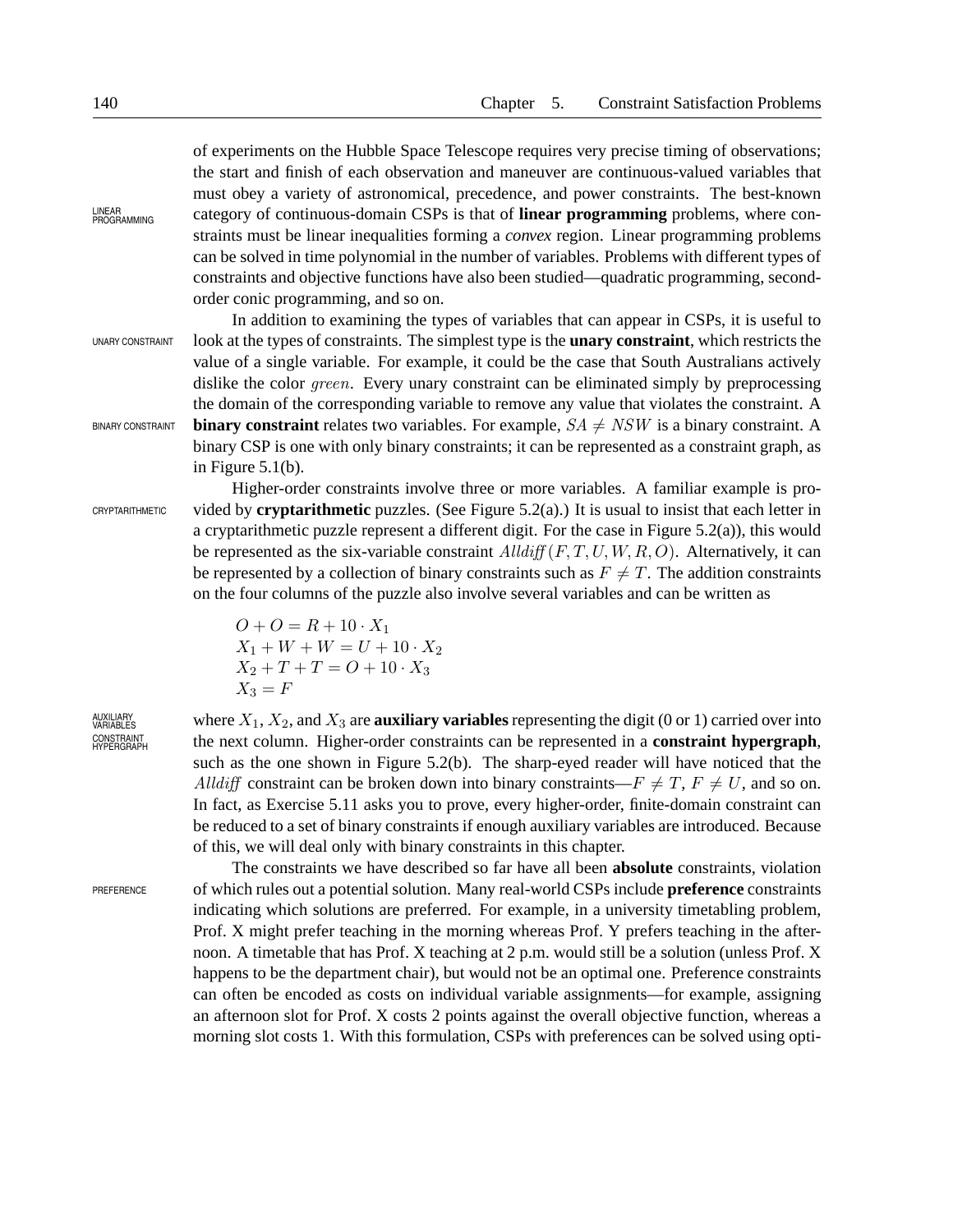

**Figure 5.2** (a) A cryptarithmetic problem. Each letter stands for a distinct digit; the aim is to find a substitution of digits for letters such that the resulting sum is arithmetically correct, with the added restriction that no leading zeroes are allowed. (b) The constraint hypergraph for the cryptarithmetic problem, showing the *Alldiff* constraint as well as the column addition constraints. Each constraint is a square box connected to the variables it constrains.

mization search methods, either path-based or local. We do not discuss such CSPs further in this chapter, but we provide some pointers in the bibliographical notes section.

# 5.2 BACKTRACKING SEARCH FOR CSPS

The preceding section gave a formulation of CSPs as search problems. Using this formulation, any of the search algorithms from Chapters 3 and 4 can solve CSPs. Suppose we apply breadth-first search to the generic CSP problem formulation given in the preceding section. We quickly notice something terrible: the branching factor at the top level is  $nd$ , because any of  $d$  values can be assigned to any of  $n$  variables. At the next level, the branching factor is  $(n-1)d$ , and so on for n levels. We generate a tree with  $n! \cdot d^n$  leaves, even though there are only  $d^n$  possible complete assignments!



Our seemingly reasonable but naïve problem formulation has ignored a crucial property COMMUTATIVITY common to all CSPs: **commutativity**. A problem is commutative if the order of application of any given set of actions has no effect on the outcome. This is the case for CSPs because, when assigning values to variables, we reach the same partial assignment, regardless of order. Therefore, *all CSP search algorithms generate successors by considering possible assignments for only a* single *variable at each node in the search tree.* For example, at the root node of a search tree for coloring the map of Australia, we might have a choice between  $SA = red$ ,  $SA = green$ , and  $SA = blue$ , but we would never choose between  $SA = red$  and  $WA = blue$ . With this restriction, the number of leaves is  $d<sup>n</sup>$ , as we would hope.

BACKTRACKING<br>SEARCH

The term **backtracking search** is used for a depth-first search that chooses values for one variable at a time and backtracks when a variable has no legal values left to assign. The algorithm is shown in Figure 5.3. Notice that it uses, in effect, the one-at-a-time method of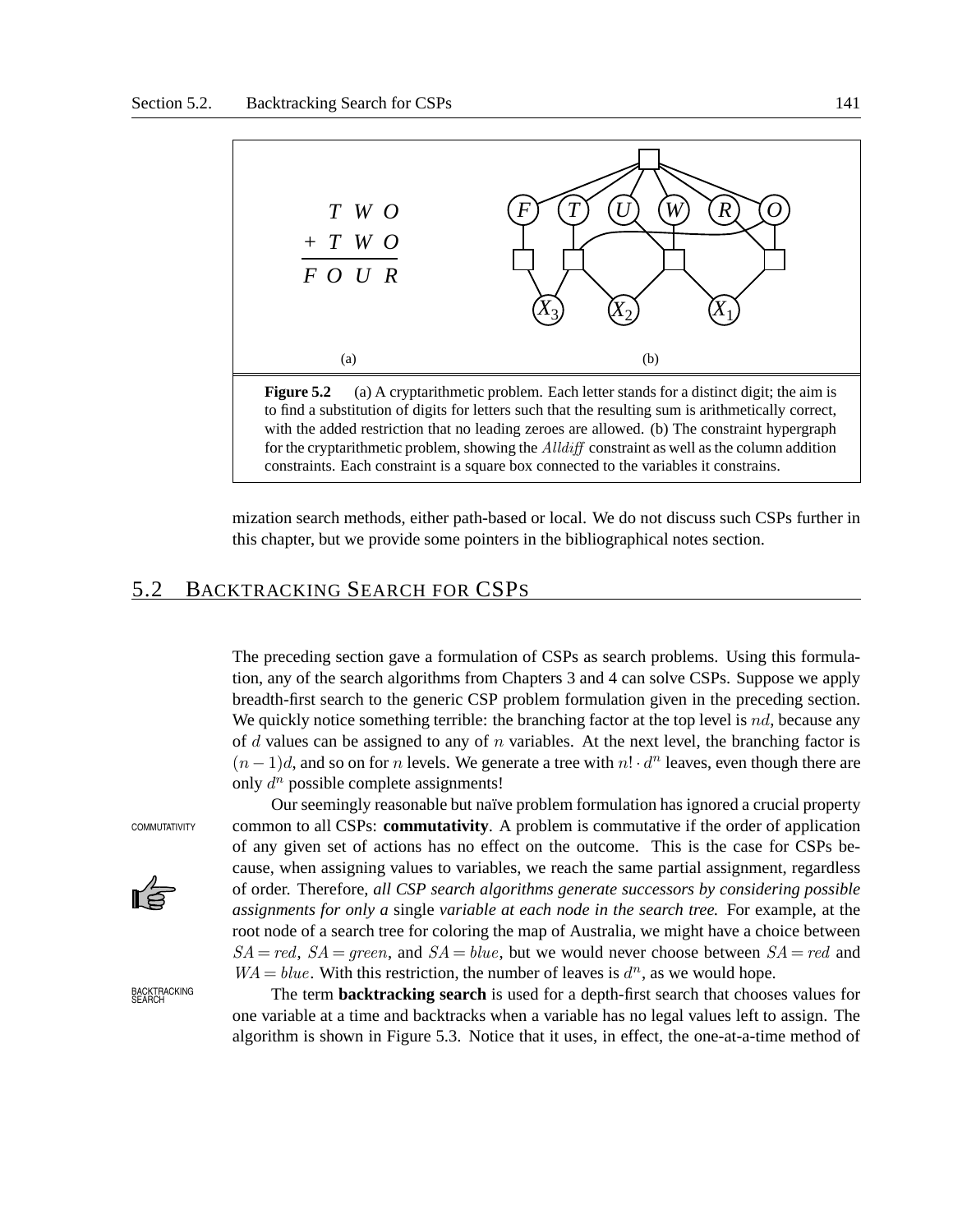**function** BACKTRACKING-SEARCH(csp) **returns** a solution, or failure **return** RECURSIVE-BACKTRACKING({ }, csp)

**function** RECURSIVE-BACKTRACKING(assignment, csp) **returns** a solution, or failure **if** assignment is complete **then return** assignment  $var \leftarrow$  SELECT-UNASSIGNED-VARIABLE(VARIABLES $[csp]$ , assignment, csp) **for each** value **in** ORDER-DOMAIN-VALUES(var , assignment, csp) **do if** value is consistent with assignment according to CONSTRAINTS[csp] **then** add  $\{var = value\}$  to *assignment*  $result \leftarrow$  RECURSIVE-BACKTRACKING(*assignment, csp*) **if** result  $\neq$  failure **then return** result remove  $\{var = value\}$  from *assignment* **return** failure

**Figure 5.3** A simple backtracking algorithm for constraint satisfaction problems. The algorithm is modeled on the recursive depth-first search of Chapter 3. The functions SELECT-UNASSIGNED-VARIABLE and ORDER-DOMAIN-VALUES can be used to implement the general-purpose heuristics discussed in the text.



incremental successor generation described on page 76. Also, it extends the current assignment to generate a successor, rather than copying it. Because the representation of CSPs is standardized, there is no need to supply BACKTRACKING-SEARCH with a domain-specific initial state, successor function, or goal test. Part of the search tree for the Australia problem is shown in Figure 5.4, where we have assigned variables in the order  $WA, NT, Q, \ldots$ .

Plain backtracking is an uninformed algorithm in the terminology of Chapter 3, so we do not expect it to be very effective for large problems. The results for some sample problems are shown in the first column of Figure 5.5 and confirm our expectations.

In Chapter 4 we remedied the poor performance of uninformed search algorithms by supplying them with domain-specific heuristic functions derived from our knowledge of the problem. It turns out that we can solve CSPs efficiently without such domain-specific knowl-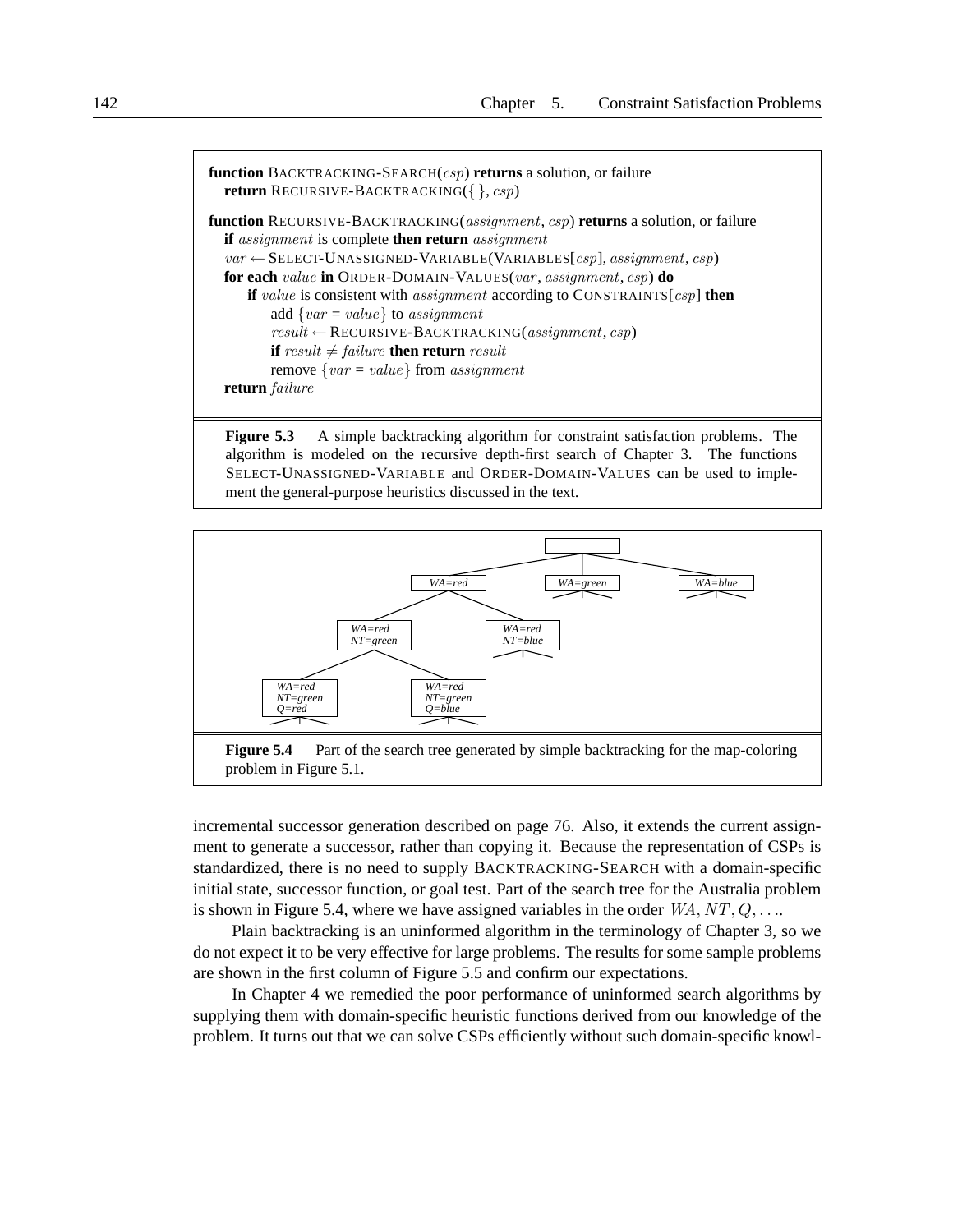| Backtracking | BT+MRV    | <b>Forward Checking</b> | FC+MRV | Min-Conflicts |
|--------------|-----------|-------------------------|--------|---------------|
| (>1,000K)    | (>1,000K) | 2K                      | 60     | 64            |
| (>40,000K)   | 13,500K   | (> 40,000K)             | 817K   | 4K            |
| 3,859K       | 1Κ        | 35K                     | 0.5K   | 2K            |
| 415K         | 3K        | 26K                     | 2K     |               |
| 942K         | 27K       | 77K                     | 15K    |               |
|              | Random 2  |                         |        |               |

**Figure 5.5** Comparison of various CSP algorithms on various problems. The algorithms from left to right, are simple backtracking, backtracking with the MRV heuristic, forward checking, forward checking with MRV, and minimum conflicts local search. Listed in each cell is the median number of consistency checks (over five runs) required to solve the problem; note that all entries except the two in the upper right are in thousands (K). Numbers in parentheses mean that no answer was found in the allotted number of checks. The first problem is finding a 4-coloring for the 50 states of the United States of America. The remaining problems are taken from Bacchus and van Run (1995), Table 1. The second problem counts the total number of checks required to solve all n-Oueens problems for n from 2 to 50. The third is the "Zebra Puzzle," as described in Exercise 5.13. The last two are artificial random problems. (Min-conflicts was not run on these.) The results suggest that forward checking with the MRV heuristic is better on all these problems than the other backtracking algorithms, but not always better than min-conflicts local search.

edge. Instead, we find general-purpose methods that address the following questions:

- 1. Which variable should be assigned next, and in what order should its values be tried?
- 2. What are the implications of the current variable assignments for the other unassigned variables?
- 3. When a path fails—that is, a state is reached in which a variable has no legal values can the search avoid repeating this failure in subsequent paths?

The subsections that follow answer each of these questions in turn.

#### **Variable and value ordering**

The backtracking algorithm contains the line

 $var \leftarrow$  SELECT-UNASSIGNED-VARIABLE(VARIABLES[csp], assignment, csp).

By default, SELECT-UNASSIGNED-VARIABLE simply selects the next unassigned variable in the order given by the list VARIABLES $[csp]$ . This static variable ordering seldom results in the most efficient search. For example, after the assignments for  $WA = red$  and  $NT = green$ , there is only one possible value for SA, so it makes sense to assign  $SA = blue$  next rather than assigning Q. In fact, after SA is assigned, the choices for Q,  $NSW$ , and V are all forced. This intuitive idea—choosing the variable with the fewest "legal" values—is called the **minimum remaining values** (MRV) heuristic. It also has been called the "most constrained variable" or "fail-first" heuristic, the latter because it picks a variable that is most likely to cause a failure soon, thereby pruning the search tree. If there is a variable  $X$  with zero legal values remaining, the MRV heuristic will select  $X$  and failure will be detected immediately—avoiding pointless searches through other variables which always will fail when X is finally selected.

MINIMUM REMAINING<br>VALUES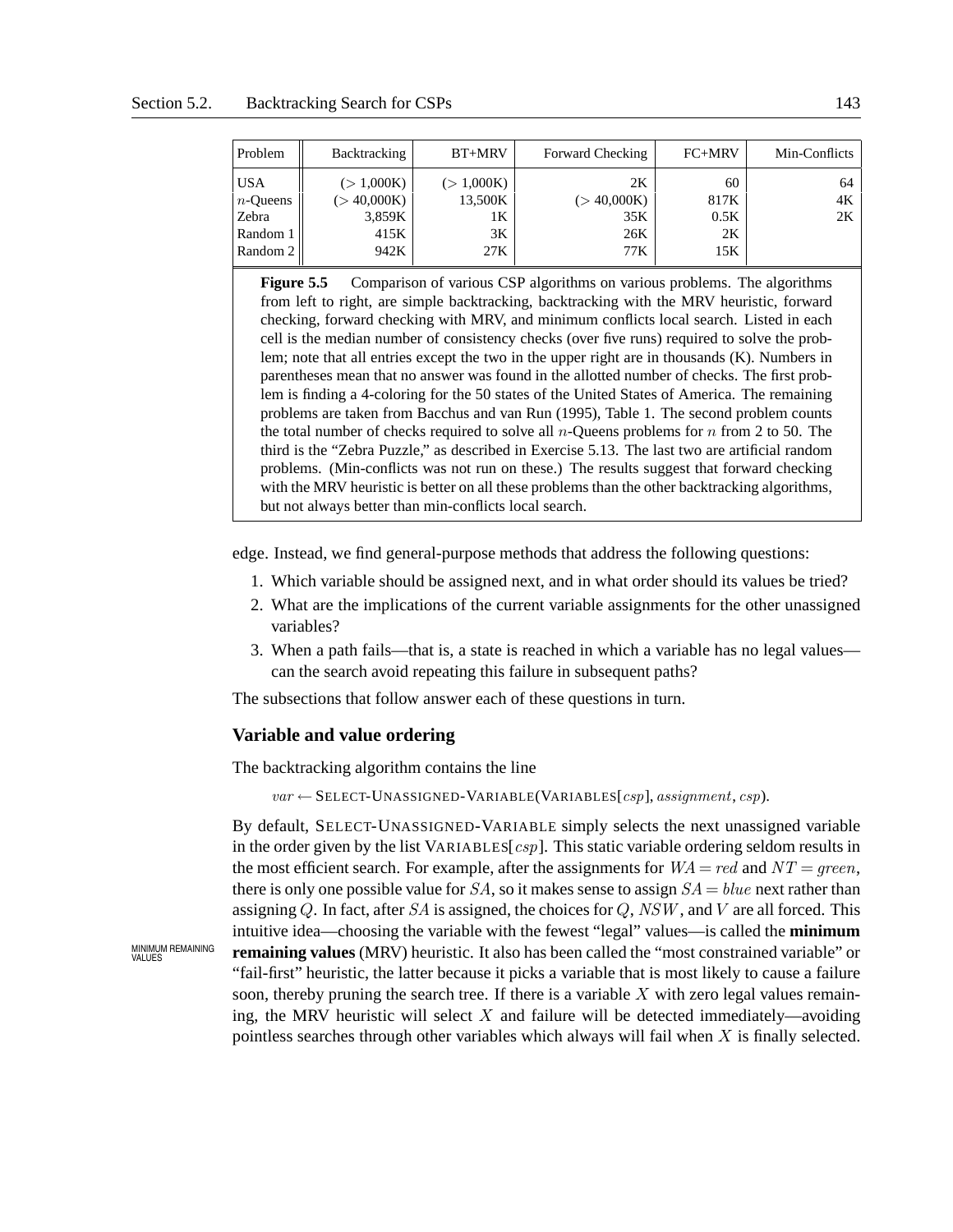The second column of Figure 5.5, labeled BT+MRV, shows the performance of this heuristic. The performance is 3 to 3,000 times better than simple backtracking, depending on the problem. Note that our performance measure ignores the extra cost of computing the heuristic values; the next subsection describes a method that makes this cost manageable.

LEAST-CONSTRAINING-VALUE

The MRV heuristic doesn't help at all in choosing the first region to color in Australia, DEGREE HEURISTIC because initially every region has three legal colors. In this case, the **degree heuristic** comes in handy. It attempts to reduce the branching factor on future choices by selecting the variable that is involved in the largest number of constraints on other unassigned variables. In Figure 5.1, SA is the variable with highest degree, 5; the other variables have degree 2 or 3, except for  $T$ , which has 0. In fact, once  $SA$  is chosen, applying the degree heuristic solves the problem without any false steps—you can choose any consistent color at each choice point and still arrive at a solution with no backtracking. The minimum remaining values heuristic is usually a more powerful guide, but the degree heuristic can be useful as a tie-breaker.

> Once a variable has been selected, the algorithm must decide on the order in which to examine its values. For this, the **least-constraining-value** heuristic can be effective in some cases. It prefers the value that rules out the fewest choices for the neighboring variables in the constraint graph. For example, suppose that in Figure 5.1 we have generated the partial assignment with  $WA = red$  and  $NT = green$ , and that our next choice is for Q. Blue would be a bad choice, because it eliminates the last legal value left for Q's neighbor, SA. The least-constraining-value heuristic therefore prefers red to blue. In general, the heuristic is trying to leave the maximum flexibility for subsequent variable assignments. Of course, if we are trying to find all the solutions to a problem, not just the first one, then the ordering does not matter because we have to consider every value anyway. The same holds if there are no solutions to the problem.

#### **Propagating information through constraints**

So far our search algorithm considers the constraints on a variable only at the time that the variable is chosen by SELECT-UNASSIGNED-VARIABLE. But by looking at some of the constraints earlier in the search, or even before the search has started, we can drastically reduce the search space.

#### **Forward checking**

FORWARD<br>CHECKING

One way to make better use of constraints during search is called **forward checking**. Whenever a variable  $X$  is assigned, the forward checking process looks at each unassigned variable Y that is connected to X by a constraint and deletes from Y's domain any value that is inconsistent with the value chosen for  $X$ . Figure 5.6 shows the progress of a map-coloring search with forward checking. There are two important points to notice about this example. First, notice that after assigning  $WA = red$  and  $Q = green$ , the domains of NT and SA are reduced to a single value; we have eliminated branching on these variables altogether by propagating information from WA and Q. The MRV heuristic, which is an obvious partner for forward checking, would automatically select SA and NT next. (Indeed, we can view forward checking as an efficient way to incrementally compute the information that the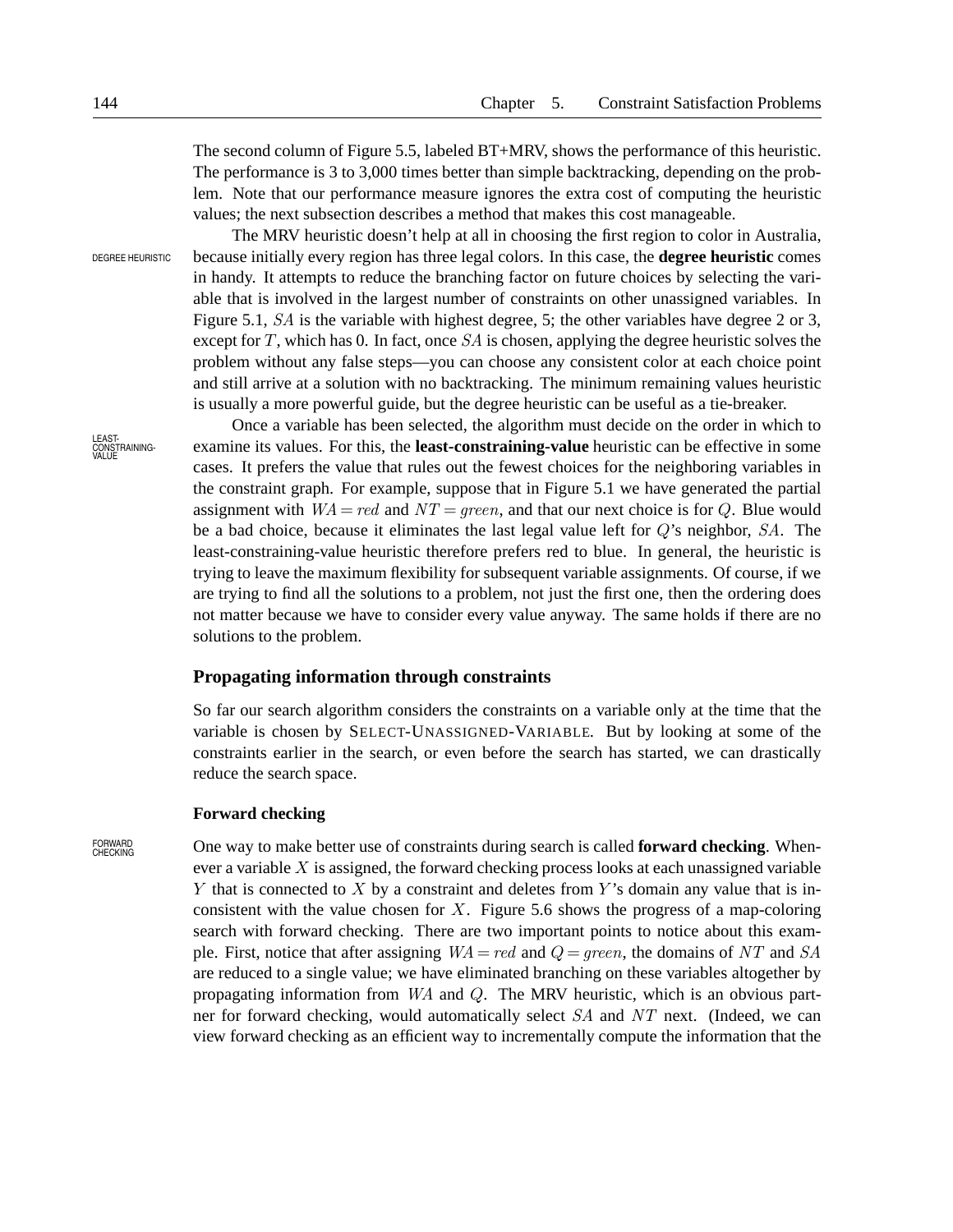|                 | WA | NT   |     | NSW         |     |                                           |    |
|-----------------|----|------|-----|-------------|-----|-------------------------------------------|----|
| Initial domains |    |      |     |             |     | R G B R G B R G B R G B R G B R G B R G B |    |
| After WA=red    |    | G BI |     | RGB RGB RGB |     | G B                                       | G  |
| After Q=green   | ®  | В    | (G) |             | G B |                                           | G. |
| After V=blue    |    | B    | G.  |             |     |                                           | G  |

**Figure 5.6** The progress of a map-coloring search with forward checking.  $WA = red$ is assigned first; then forward checking deletes red from the domains of the neighboring variables NT and SA. After  $Q = green$ , green, is deleted from the domains of NT, SA, and  $NSW$ . After  $V = blue$ , blue is deleted from the domains of NSW and SA, leaving SA with no legal values.

MRV heuristic needs to do its job.) A second point to notice is that, after  $V = blue$ , the domain of SA is empty. Hence, forward checking has detected that the partial assignment  $\{WA = red, Q = green, V = blue\}$  is inconsistent with the constraints of the problem, and the algorithm will therefore backtrack immediately.

Although forward checking detects many inconsistencies, it does not detect all of them. For

#### **Constraint propagation**

example, consider the third row of Figure 5.6. It shows that when  $WA$  is red and  $Q$  is green, both NT and SA are forced to be blue. But they are adjacent and so cannot have the same value. Forward checking does not detect this as an inconsistency, because it does not look far enough ahead. **Constraint propagation** is the general term for propagating the implications of a constraint on one variable onto other variables; in this case we need to propagate from  $WA$  and  $Q$  onto  $NT$  and  $SA$ , (as was done by forward checking) and then onto the constraint between NT and SA to detect the inconsistency. And we want to do this fast: it is no good reducing the amount of search if we spend more time propagating constraints than we would have spent doing a simple search.

CONSTRAINT<br>PROPAGATION

ARC CONSISTENCY The idea of **arc consistency** provides a fast method of constraint propagation that is substantially stronger than forward checking. Here, "arc" refers to a *directed* arc in the constraint graph, such as the arc from  $SA$  to  $NSW$ . Given the current domains of  $SA$  and  $NSW$ , the arc is consistent if, for *every* value x of SA, there is *some* value y of NSW that is consistent with x. In the third row of Figure 5.6, the current domains of SA and NSW are  $\{blue\}$ and  $\{red, blue\}$  respectively. For  $SA = blue$ , there is a consistent assignment for NSW, namely,  $NSW = red$ ; therefore, the arc from SA to NSW is consistent. On the other hand, the reverse arc from NSW to SA is not consistent: for the assignment NSW = blue, there is no consistent assignment for  $SA$ . The arc can be made consistent by deleting the value  $blue$ from the domain of NSW .

> We can also apply arc consistency to the arc from  $SA$  to  $NT$  at the same stage in the search process. The third row of the table in Figure 5.6 shows that both variables have the domain  $\{blue\}$ . The result is that *blue* must be deleted from the domain of SA, leaving the domain empty. Thus, applying arc consistency has resulted in early detection of an inconsis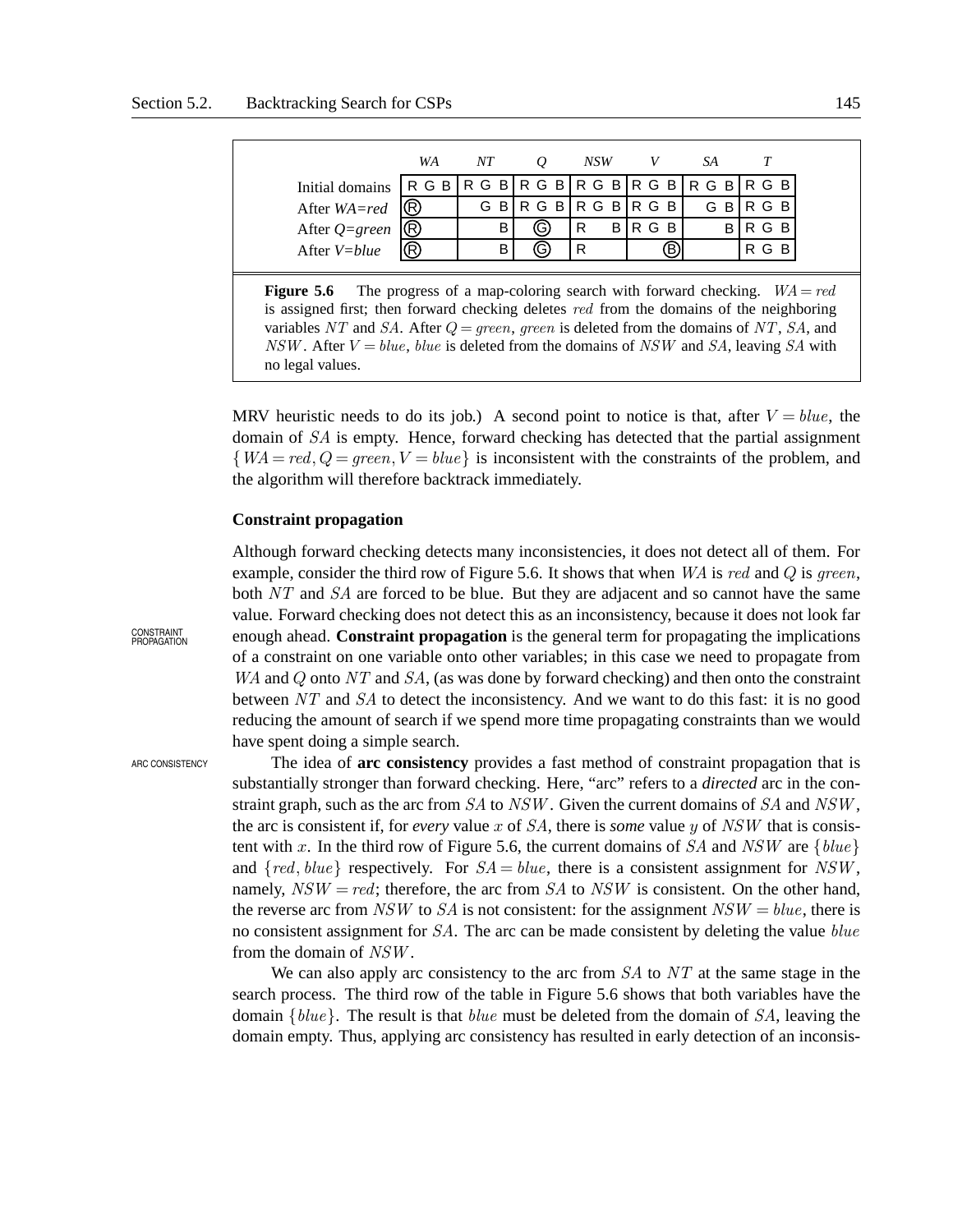**function** AC-3( $csp$ ) **returns** the CSP, possibly with reduced domains **inputs**: csp, a binary CSP with variables  $\{X_1, X_2, \ldots, X_n\}$ **local variables**: queue, a queue of arcs, initially all the arcs in csp **while** queue is not empty **do**  $(X_i, X_j) \leftarrow$  REMOVE-FIRST(queue) **if** Remove-Inconsistent-Values( $X_i$ ,  $X_j$ ) **then for each**  $X_k$  **in** NEIGHBORS[ $X_i$ ] **do** add  $(X_k, X_i)$  to queue **function** REMOVE-INCONSISTENT-VALUES( $X_i$ ,  $X_j$ ) **returns** true iff we remove a value  $removed \leftarrow false$ **for each** x **in** DOMAIN $[X_i]$  **do if** no value y in DOMAIN[ $X_j$ ] allows  $(x, y)$  to satisfy the constraint between  $X_i$  and  $X_j$ **then** delete x from DOMAIN[ $X_i$ ]; removed  $\leftarrow$  true **return** removed

**Figure** 5.7 The arc consistency algorithm AC-3. After applying AC-3, either every arc is arc-consistent, or some variable has an empty domain, indicating that the CSP cannot be made arc-consistent (and thus the CSP cannot be solved). The name "AC-3" was used by the algorithm's inventor (Mackworth, 1977) because it's the third version developed in the paper.

tency that is not detected by pure forward checking.

Arc consistency checking can be applied either as a preprocessing step before the beginning of the search process, or as a propagation step (like forward checking) after every assignment during search. (The latter algorithm is sometimes called MAC, for *Maintaining Arc Consistency*.) In either case, the process must be applied *repeatedly* until no more inconsistencies remain. This is because, whenever a value is deleted from some variable's domain to remove an arc inconsistency, a new arc inconsistency could arise in arcs pointing to that variable. The full algorithm for arc consistency, AC-3, uses a queue to keep track of the arcs that need to be checked for inconsistency. (See Figure 5.7.) Each arc  $(X_i, X_j)$  in turn is removed from the agenda and checked; if any values need to be deleted from the domain of  $X_i$ , then every arc  $(X_k, X_i)$  pointing to  $X_i$  must be reinserted on the queue for checking. The complexity of arc consistency checking can be analyzed as follows: a binary CSP has at most  $O(n^2)$  arcs; each arc  $(X_k, X_i)$  can be inserted on the agenda only d times, because  $X_i$  has at most d values to delete; checking consistency of an arc can be done in  $O(d^2)$  time; so the total worst-case time is  $O(n^2d^3)$ . Although this is substantially more expensive than forward checking, the extra cost is usually worthwhile.<sup>1</sup>

Because CSPs include 3SAT as a special case, we do not expect to find a polynomialtime algorithm that can decide whether a given CSP is consistent. Hence, we deduce that arc consistency does not reveal every possible inconsistency. For example, in Figure 5.1, the partial assignment { $WA = red$ ,  $NSW = red$ } is inconsistent, but AC-3 will not find the incon-

<sup>&</sup>lt;sup>1</sup> The AC-4 algorithm, due to Mohr and Henderson (1986), runs in  $O(n^2d^2)$ . See Exercise 5.10.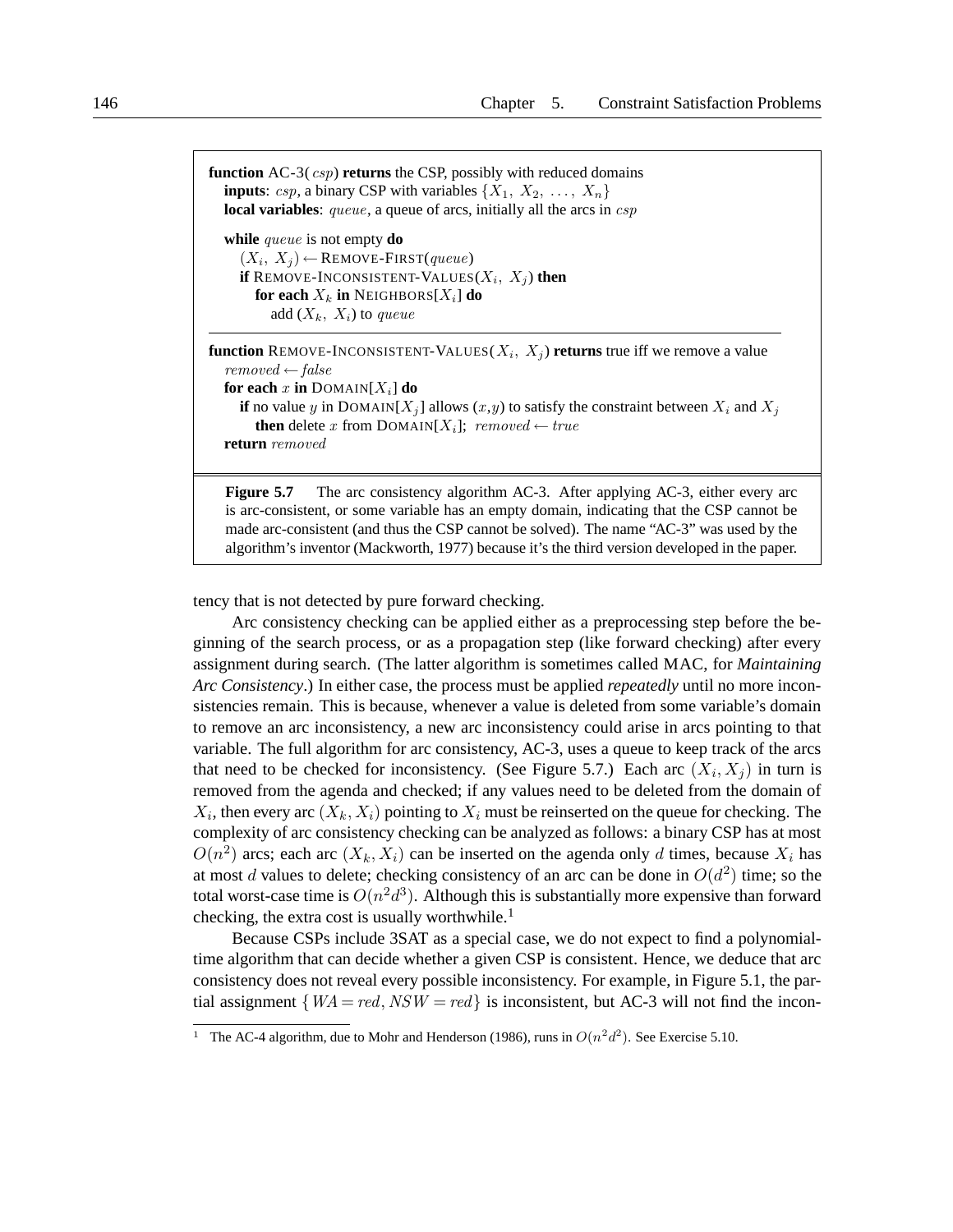STRONGLY<br>K-CONSISTENT

K-CONSISTENCY sistency. Stronger forms of propagation can be defined using the notion called k**-consistency**. A CSP is k-consistent if, for any set of  $k - 1$  variables and for any consistent assignment to those variables, a consistent value can always be assigned to any kth variable. For example, 1-consistency means that each individual variable by itself is consistent; this is also called NODE CONSISTENCY **node consistency**. 2-consistency is the same as arc consistency. 3-consistency means that any pair of adjacent variables can always be extended to a third neighboring variable; this is PATH CONSISTENCY also called **path consistency**.

> A graph is **strongly** k**-consistent** if it is k-consistent and is also  $(k - 1)$ -consistent,  $(k-2)$ -consistent, . . . all the way down to 1-consistent. Now suppose we have a CSP problem with n nodes and make it strongly n-consistent (i.e., strongly k-consistent for  $k = n$ ). We can then solve the problem with no backtracking. First, we choose a consistent value for  $X_1$ . We are then guaranteed to be able to choose a value for  $X_2$  because the graph is 2-consistent, for  $X_3$  because it is 3-consistent, and so on. For each variable  $X_i$ , we need only search through the d values in the domain to find a value consistent with  $X_1, \ldots, X_{i-1}$ . We are guaranteed to find a solution in time  $O(nd)$ . Of course, there is no free lunch: any algorithm for establishing  $n$ -consistency must take time exponential in  $n$  in the worst case.

> There is a broad middle ground between  $n$ -consistency and arc consistency: running stronger consistency checks will take more time, but will have a greater effect in reducing the branching factor and detecting inconsistent partial assignments. It is possible to calculate the smallest value  $k$  such that running  $k$ -consistency ensures that the problem can be solved without backtracking (see Section 5.4), but this is often impractical. In practice, determining the appropriate level of consistency checking is mostly an empirical science.

#### **Handling special constraints**

Certain types of constraints occur frequently in real problems and can be handled using special-purpose algorithms that are more efficient than the general-purpose methods described so far. For example, the *Alldiff* constraint says that all the variables involved must have distinct values (as in the cryptarithmetic problem). One simple form of inconsistency detection for Alldiff constraints works as follows: if there are m variables involved in the constraint, and if they have n possible distinct values altogether, and  $m > n$ , then the constraint cannot be satisfied.

This leads to the following simple algorithm: First, remove any variable in the constraint that has a singleton domain, and delete that variable's value from the domains of the remaining variables. Repeat as long as there are singleton variables. If at any point an empty domain is produced or there are more variables than domain values left, then an inconsistency has been detected.

We can use this method to detect the inconsistency in the partial assignment { $WA = red$ ,  $NSW = red$  for Figure 5.1. Notice that the variables SA, NT, and Q are effectively connected by an Alldiff constraint because each pair must be a different color. After applying AC-3 with the partial assignment, the domain of each variable is reduced to  $\{green, blue\}$ . That is, we have three variables and only two colors, so the *Alldiff* constraint is violated. Thus, a simple consistency procedure for a higher-order constraint is sometimes more effec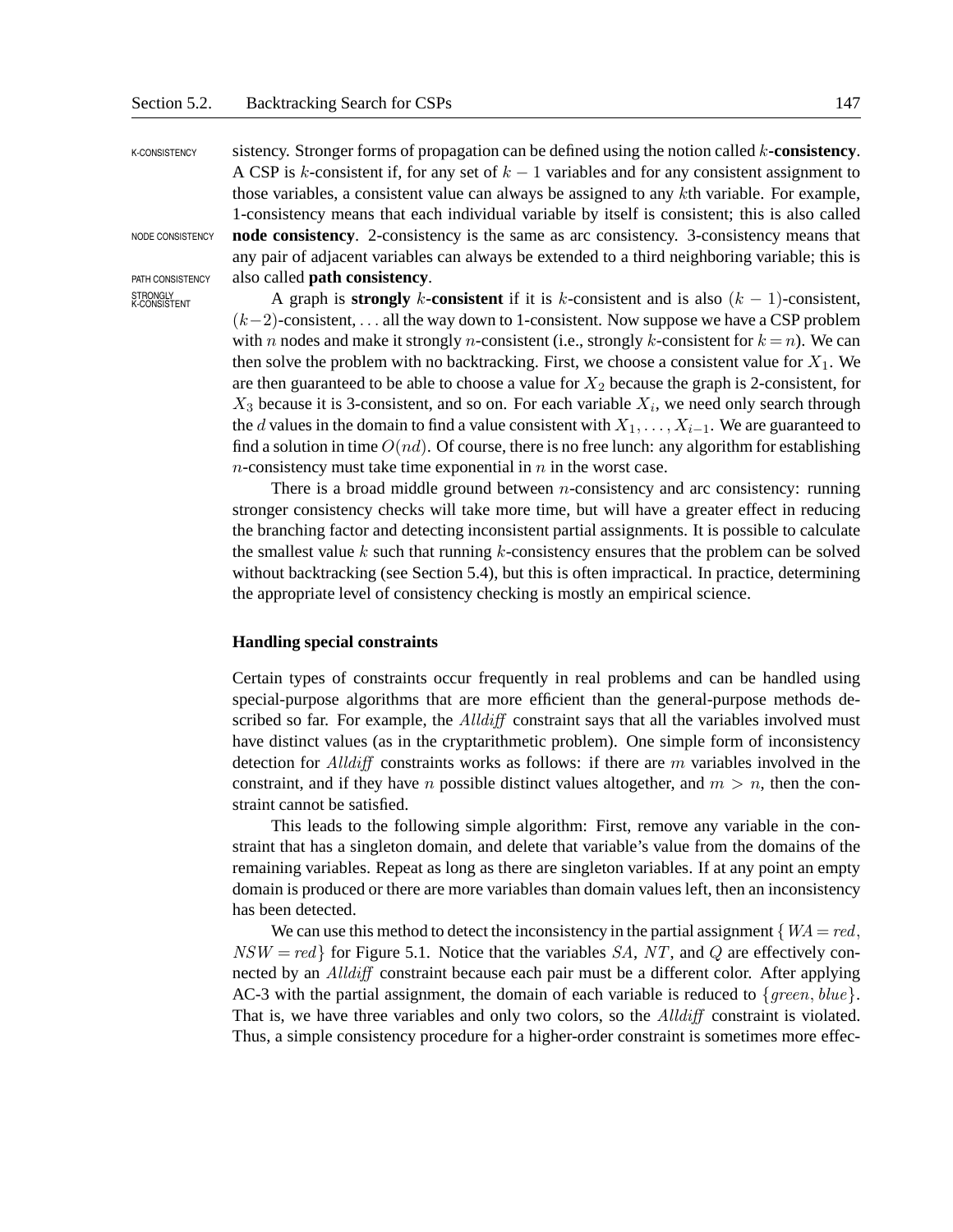RESOURCE<br>CONSTRAINT

tive than applying arc consistency to an equivalent set of binary constraints.

Perhaps the most important higher-order constraint is the **resource constraint**, sometimes called the *atmost* constraint. For example, let  $PA_1, \ldots, PA_4$  denote the numbers of personnel assigned to each of four tasks. The constraint that no more than 10 personnel are assigned in total is written as  $atmost(10, PA_1, PA_2, PA_3, PA_4)$ . An inconsistency can be detected simply by checking the sum of the minimum values of the current domains; for example, if each variable has the domain  $\{3, 4, 5, 6\}$ , the *atmost* constraint cannot be satisfied. We can also enforce consistency by deleting the maximum value of any domain if it is not consistent with the minimum values of the other domains. Thus, if each variable in our example has the domain  $\{2, 3, 4, 5, 6\}$ , the values 5 and 6 can be deleted from each domain.

For large resource-limited problems with integer values—such as logistical problems involving moving thousands of people in hundreds of vehicles—it is usually not possible to represent the domain of each variable as a large set of integers and gradually reduce that set by consistency checking methods. Instead, domains are represented by upper and lower bounds and are managed by bounds propagation. For example, let's suppose there are two flights, 271 and 272, for which the planes have capacities 165 and 385, respectively. The initial domains for the numbers of passengers on each flight are then

 $Flight271 \in [0, 165]$  and  $Flight272 \in [0, 385]$ .

Now suppose we have the additional constraint that the two flights together must carry 420 people:  $Flight271 + Flight272 \in [420, 420]$ . Propagating bounds constraints, we reduce the domains to

 $Flight271 \in [35, 165]$  and  $Flight272 \in [255, 385]$ .

We say that a CSP is bounds-consistent if for every variable  $X$ , and for both the lower bound and upper bound values of X, there exists some value of Y that satisfies the constraint be-BOUNDS<br>PROPAGATION tween X and Y, for every variable Y. This kind of **bounds propagation** is widely used in practical constraint problems.

#### **Intelligent backtracking: looking backward**

The BACKTRACKING-SEARCH algorithm in Figure 5.3 has a very simple policy for what to do when a branch of the search fails: back up to the preceding variable and try a different value for it. This is called **chronological backtracking**, because the *most recent* decision point is revisited. In this subsection, we will see that there are much better ways.

Consider what happens when we apply simple backtracking in Figure 5.1 with a fixed variable ordering  $Q$ , NSW, V, T, SA, WA, NT. Suppose we have generated the partial assignment  $\{Q = red, NSW = green, V = blue, T = red\}$ . When we try the next variable, SA, we see that every value violates a constraint. We back up to  $T$  and try a new color for Tasmania! Obviously this is silly—recoloring Tasmania cannot resolve the problem with South Australia.

A more intelligent approach to backtracking is to go all the way back to one of the CONFLICT SET set of variables that *caused the failure*. This set is called the **conflict set**; here, the conflict set for SA is  $\{Q, NSW, V\}$ . In general, the conflict set for variable X is the set of previ- $BACKJUMPHIG$  ously assigned variables that are connected to X by constraints. The **backjumping** method

PROPAGATION

CHRONOLOGICAL<br>BACKTRACKING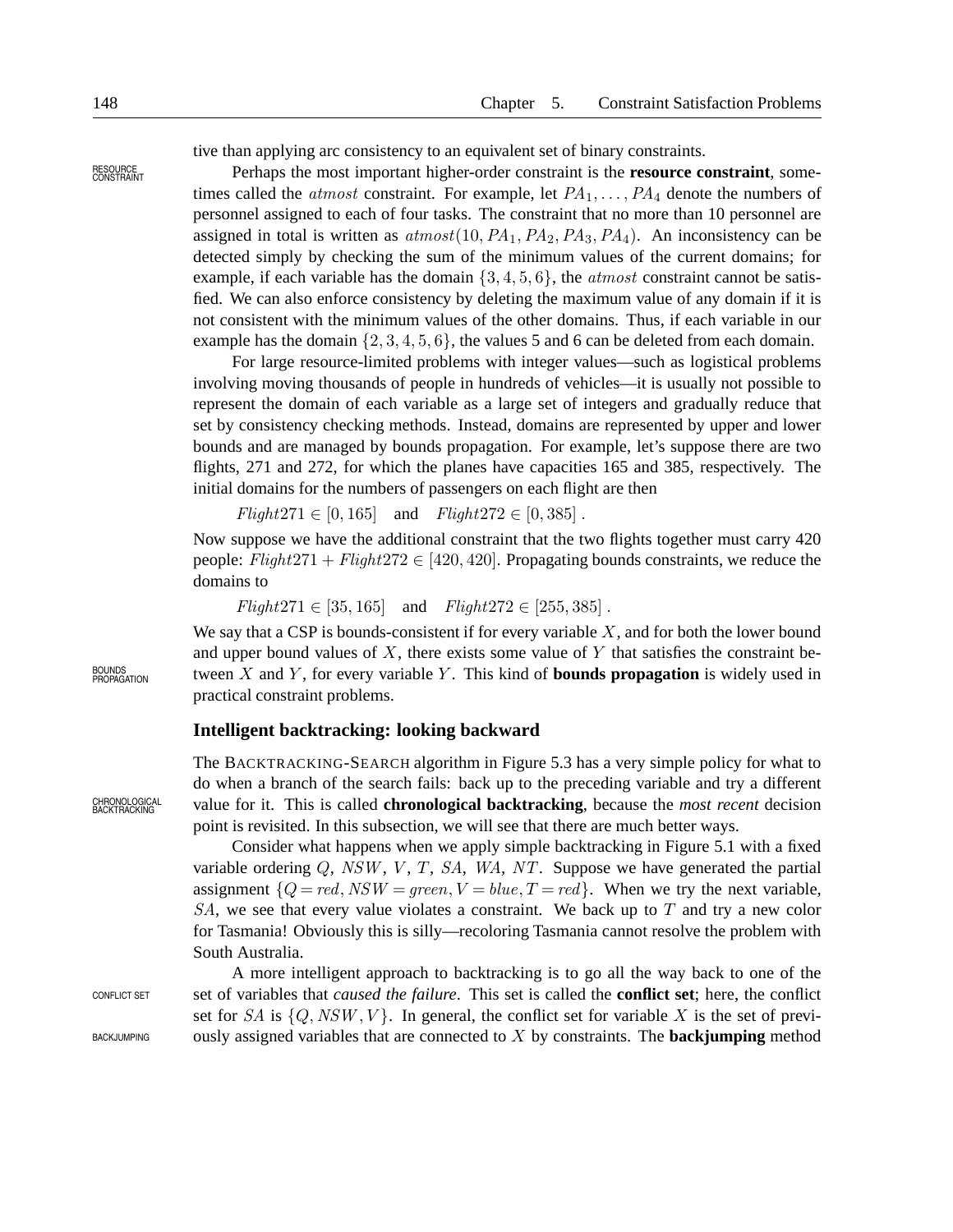backtracks to the *most recent* variable in the conflict set; in this case, backjumping would jump over Tasmania and try a new value for  $V$ . This is easily implemented by modifying BACKTRACKING-SEARCH so that it accumulates the conflict set while checking for a legal value to assign. If no legal value is found, it should return the most recent element of the conflict set along with the failure indicator.

The sharp-eyed reader will have noticed that forward checking can supply the conflict set with no extra work: whenever forward checking based on an assignment to X deletes a value from Y's domain, it should add X to Y's conflict set. Also, every time the last value is deleted from Y's domain, the variables in the conflict set of Y are added to the conflict set of  $X$ . Then, when we get to  $Y$ , we know immediately where to backtrack if needed.

The eagle-eyed reader will have noticed something odd: backjumping occurs when every value in a domain is in conflict with the current assignment; but forward checking detects this event and prevents the search from ever reaching such a node! In fact, it can be shown that *every branch pruned by backjumping is also pruned by forward checking.* Hence, simple backjumping is redundant in a forward-checking search or, indeed, in a search that uses stronger consistency checking, such as MAC.

Despite the observations of the preceding paragraph, the idea behind backjumping remains a good one: to backtrack based on the reasons for failure. Backjumping notices failure when a variable's domain becomes empty, but in many cases a branch is doomed long before this occurs. Consider again the partial assignment  $\{WA = red, NSW = red\}$  (which, from our earlier discussion, is inconsistent). Suppose we try  $T = red$  next and then assign NT, Q, V , SA. We know that no assignment can work for these last four variables, so eventually we run out of values to try at  $NT$ . Now, the question is, where to backtrack? Backjumping cannot work, because NT *does* have values consistent with the preceding assigned variables—NT doesn't have a complete conflict set of preceding variables that caused it to fail. We know, however, that the four variables NT, Q, V , and SA, *taken together*, failed because of a set of preceding variables, which must be those variables which directly conflict with the four. This leads to a deeper notion of the conflict set for a variable such as  $NT$ : it is that set of preceding variables that caused NT, *together with any subsequent variables*, to have no consistent solution. In this case, the set is  $WA$  and  $NSW$ , so the algorithm should backtrack to  $NSW$ and skip over Tasmania. A backjumping algorithm that uses conflict sets defined in this way is called **conflict-directed backjumping**.

We must now explain how these new conflict sets are computed. The method is in fact very simple. The "terminal" failure of a branch of the search always occurs because a variable's domain becomes empty; that variable has a standard conflict set. In our example, SA fails, and its conflict set is (say) {WA, NT, Q}. We backjump to Q, and Q *absorbs* the conflict set from  $SA$  (minus  $Q$  itself, of course) into its own direct conflict set, which is  $\{NT, NSW\}$ ; the new conflict set is  $\{WA, NT, NSW\}$ . That is, there is no solution from Q onwards, given the preceding assignment to  $\{WA, NT, NSW\}$ . Therefore, we backtrack to NT, the most recent of these. NT absorbs  $\{WA, NT, NSW\} - \{NT\}$  into its own direct conflict set  $\{WA\}$ , giving  $\{WA, NSW\}$  (as stated in the previous paragraph). Now the algorithm backjumps to  $NSW$ , as we would hope. To summarize: let  $X_j$  be the current variable, and let  $conf(X_i)$  be its conflict set. If every possible value for  $X_j$  fails, backjump



#### CONFLICT-DIRECTED BACKJUMPING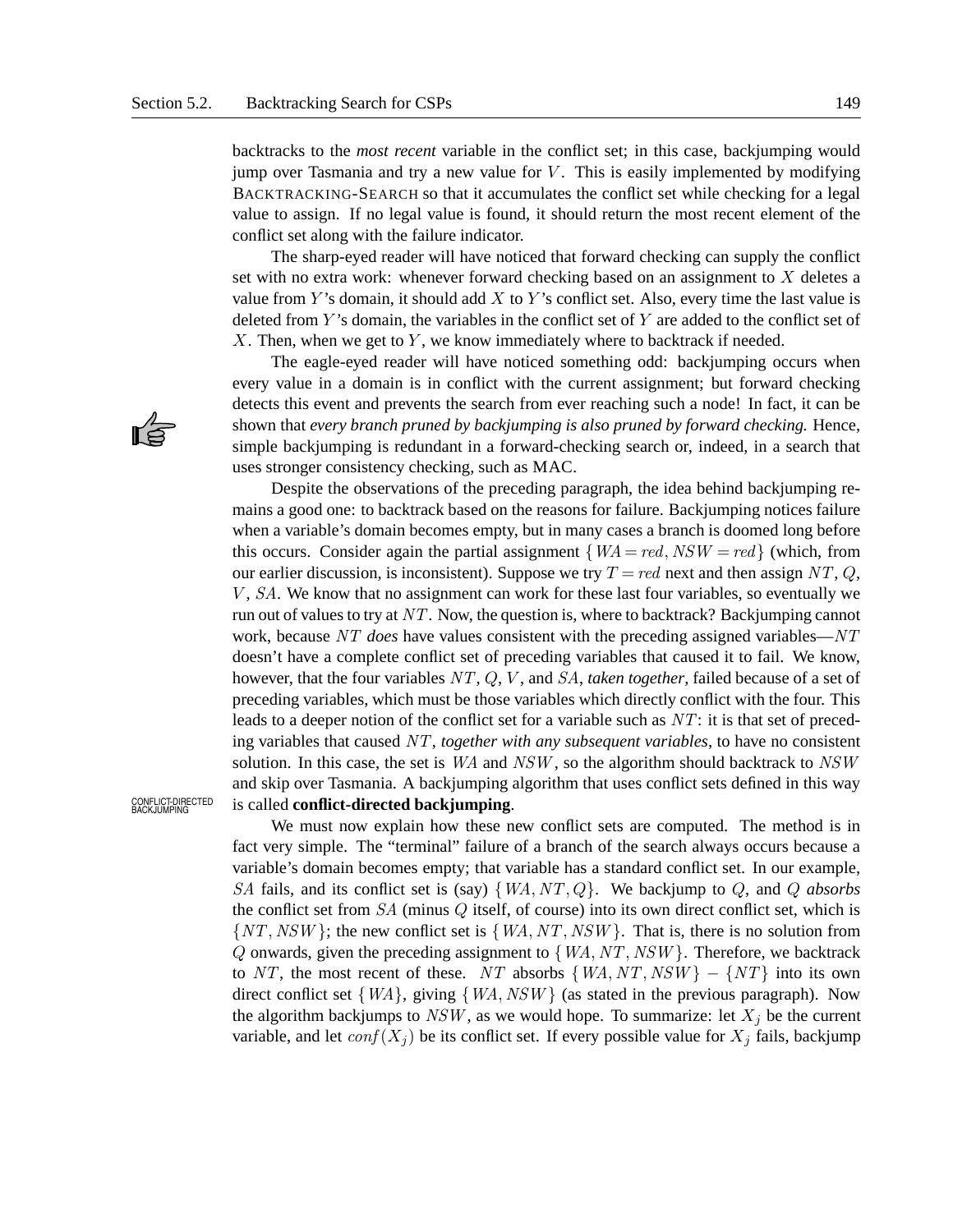to the most recent variable  $X_i$  in  $conf(X_j)$ , and set

 $conf(X_i) \leftarrow conf(X_i) \cup conf(X_i) - \{X_i\}.$ 

Conflict-directed backjumping takes us back to the right point in the search tree, but doesn't prevent us from making the same mistakes in another branch of the tree. **Constraint learning** actually modifies the CSP by adding a new constraint that is induced from these conflicts.

## 5.3 LOCAL SEARCH FOR CONSTRAINT SATISFACTION PROBLEMS

Local-search algorithms (see Section 4.3) turn out to be very effective in solving many CSPs. They use a complete-state formulation: the initial state assigns a value to every variable, and the successor function usually works by changing the value of one variable at a time. For example, in the 8-queens problem, the initial state might be a random configuration of 8 queens in 8 columns, and the successor function picks one queen and considers moving it elsewhere in its column. Another possibility would be start with the 8 queens, one per column in a permutation of the 8 rows, and to generate a successor by having two queens swap rows.<sup>2</sup> We have actually already seen an example of local search for CSP solving: the application of hill climbing to the *n*-queens problem (page 112). The application of WALKSAT (page 223) to solve satisfiability problems, which are a special case of CSPs, is another.

In choosing a new value for a variable, the most obvious heuristic is to select the value MIN-CONFLICTS that results in the minimum number of conflicts with other variables—the **min-conflicts** heuristic. The algorithm is shown in Figure 5.8 and its application to an 8-queens problem is diagrammed in Figure 5.9 and quantified in Figure 5.5.

> Min-conflictsis surprisingly effective for many CSPs, particularly when given a reasonable initial state. Its performance is shown in the last column of Figure 5.5. Amazingly, on the *n*-queens problem, if you don't count the initial placement of queens, the runtime of minconflicts is roughly *independent of problem size*. It solves even the *million*-queens problem in an average of 50 steps (after the initial assignment). This remarkable observation was the stimulus leading to a great deal of research in the 1990s on local search and the distinction between easy and hard problems, which we take up in Chapter 7. Roughly speaking,  $n$ -queens is easy for local search because solutions are densely distributed throughout the state space. Min-conflicts also works well for hard problems. For example, it has been used to schedule observations for the Hubble Space Telescope, reducing the time taken to schedule a week of observations from three weeks (!) to around 10 minutes.

> Another advantage of local search is that it can be used in an online setting when the problem changes. This is particularly important in scheduling problems. A week's airline schedule may involve thousands of flights and tens of thousands of personnel assignments, but bad weather at one airport can render the schedule infeasible. We would like to repair the schedule with a minimum number of changes. This can be easily done with a local search algorithm starting from the current schedule. A backtracking search with the new set of

CONSTRAINT<br>LEARNING

<sup>2</sup> Local search can easily be extended to CSPs with objective functions. In that case, all the techniques for hill climbing and simulated annealing can be applied to optimize the objective function.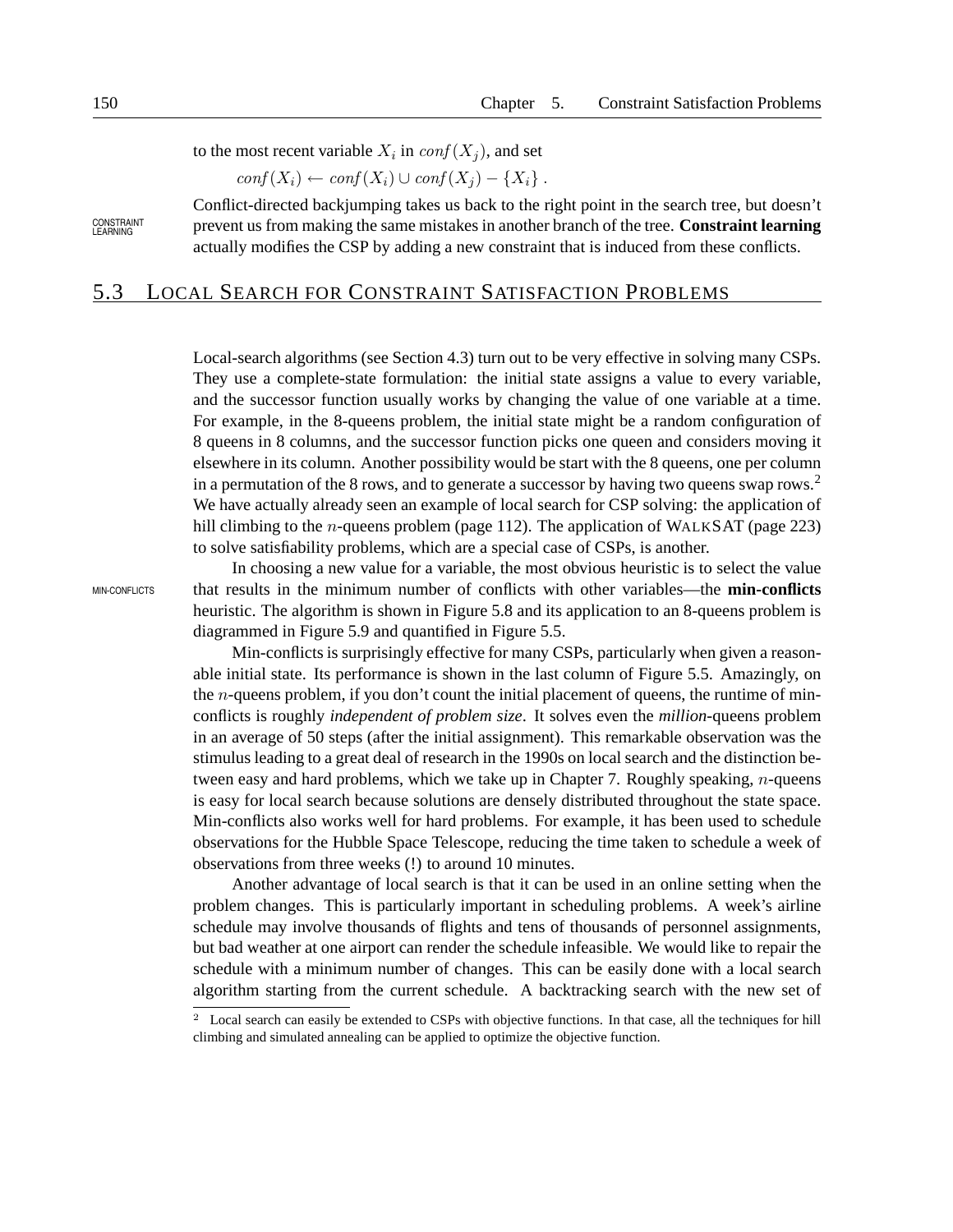**function** MIN-CONFLICTS(csp, max steps) **returns** a solution or failure **inputs**: *csp*, a constraint satisfaction problem max\_steps, the number of steps allowed before giving up  $current \leftarrow$  an initial complete assignment for  $csp$ **for**  $i = 1$  to *max\_steps* **do if** current is a solution for csp **then return** current  $var \leftarrow$  a randomly chosen, conflicted variable from VARIABLES $[csp]$ value  $\leftarrow$  the value v for var that minimizes CONFLICTS(var, v, current, csp) set  $var = value$  in *current* **return** failure

**Figure 5.8** The MIN-CONFLICTS algorithm for solving CSPs by local search. The initial state may be chosen randomly or by a greedy assignment process that chooses a minimalconflict value for each variable in turn. The CONFLICTS function counts the number of constraints violated by a particular value, given the rest of the current assignment.



**Figure 5.9** A two-step solution for an 8-queens problem using min-conflicts. At each stage, a queen is chosen for reassignment in its column. The number of conflicts (in this case, the number of attacking queens) is shown in each square. The algorithm moves the queen to the min-conflict square, breaking ties randomly.

constraints usually requires much more time and might find a solution with many changes from the current schedule.

## 5.4 THE STRUCTURE OF PROBLEMS

In this section, we examine ways in which the *structure* of the problem, as represented by the constraint graph, can be used to find solutions quickly. Most of the approaches here are very general and are applicable to other problems besides CSPs, for example probabilistic reasoning. After all, the only way we can possibly hope to deal with the real world is to decompose it into many subproblems. Looking again at Figure 5.1(b) with a view to identifying problem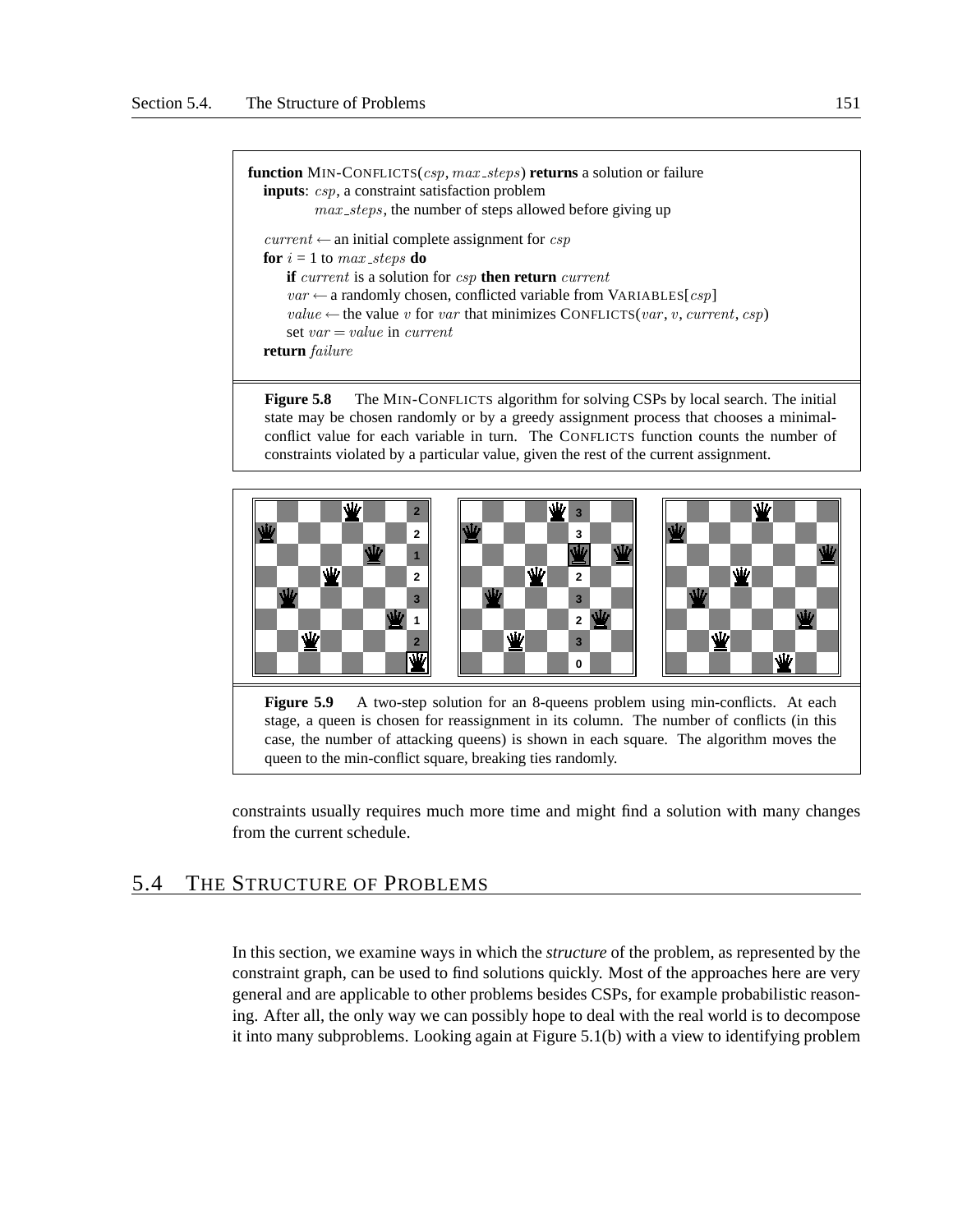INDEPENDENT SUBPROBLEMS

CONNECTED<br>COMPONENTS

rģ

structure, one fact stands out: Tasmania is not connected to the mainland.<sup>3</sup> Intuitively, it is obvious that coloring Tasmania and coloring the mainland are **independent subproblems**—any solution for the mainland combined with any solution for Tasmania yields a solution for the whole map. Independence can be ascertained simply by looking for **connected components** of the constraint graph. Each component corresponds to a subproblem  $CSP_i$ . If assignment  $S_i$  is a solution of  $CSP_i$ , then  $\bigcup_i S_i$  is a solution of  $\bigcup_i CSP_i$ . Why is this important? Consider the following: suppose each  $CSP_i$  has c variables from the total of n variables, where c is a constant. Then there are  $n/c$  subproblems, each of which takes at most  $d<sup>c</sup>$  work to solve. Hence, the total work is  $O(d^cn/c)$ , which is *linear* in *n*; without the decomposition, the total work is  $O(d^n)$ , which is exponential in n. Let's make this more concrete: dividing a Boolean CSP with  $n = 80$  into four subproblems with  $c = 20$  reduces the worst-case solution time from the lifetime of the universe down to less than a second.

Completely independent subproblems are delicious, then, but rare. In most cases, the subproblems of a CSP are connected. The simplest case is when the constraint graph forms a **tree**: any two variables are connected by at most one path. Figure 5.10(a) shows a schematic example.<sup>4</sup> We will show that *any tree-structured CSP can be solved in time linear in the number of variables.* The algorithm has the following steps:

- 1. Choose any variable as the root of the tree, and order the variables from the root to the leaves in such a way that every node's parent in the tree precedes it in the ordering. (See Figure 5.10(b).) Label the variables  $X_1, \ldots, X_n$  in order. Now, every variable except the root has exactly one parent variable.
- 2. For j from *n* down to 2, apply arc consistency to the arc  $(X_i, X_j)$ , where  $X_i$  is the parent of  $X_i$ , removing values from DOMAIN $[X_i]$  as necessary.
- 3. For j from 1 to n, assign any value for  $X_j$  consistent with the value assigned for  $X_i$ , where  $X_i$  is the parent of  $X_j$ .

There are two key points to note. First, after step 2 the CSP is directionally arc-consistent, so the assignment of values in step 3 requires no backtracking. (See the discussion of  $k$ consistency on page 147.) Second, by applying the arc-consistency checks in reverse order in step 2, the algorithm ensures that any deleted values cannot endanger the consistency of arcs that have been processed already. The complete algorithm runs in time  $O(nd^2)$ .

Now that we have an efficient algorithm for trees, we can consider whether more general constraint graphs can be *reduced* to trees somehow. There are two primary ways to do this, one based on removing nodes and one based on collapsing nodes together.

The first approach involves assigning values to some variables so that the remaining variables form a tree. Consider the constraint graph for Australia, shown again in Figure 5.11(a). If we could delete South Australia, the graph would become a tree, as in (b). Fortunately, we can do this (in the graph, not the continent) by fixing a value for SA and deleting from the domains of the other variables any values that are inconsistent with the value chosen for SA.

<sup>&</sup>lt;sup>3</sup> A careful cartographer or patriotic Tasmanian might object that Tasmania should not be colored the same as its nearest mainland neighbor, to avoid the impression that it *might* be part of that state.

<sup>4</sup> Sadly, very few regions of the world, with the possible exception of Sulawesi, have tree-structured maps.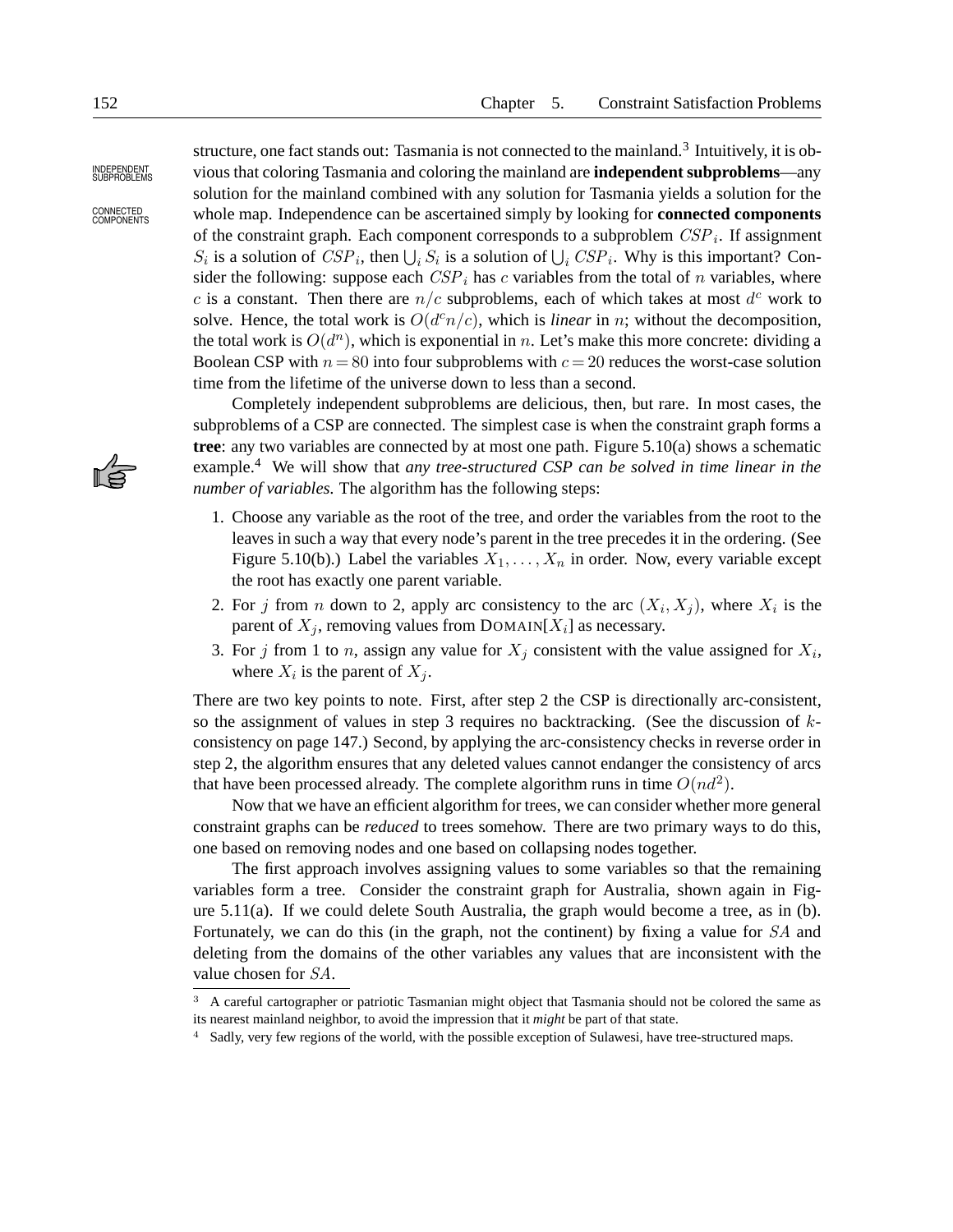

after the removal of SA.

Now, any solution for the CSP after SA and its constraints are removed will be consistent with the value chosen for SA. (This works for binary CSPs; the situation is more complicated with higher-order constraints.) Therefore, we can solve the remaining tree with the algorithm given above and thus solve the whole problem. Of course, in the general case (as opposed to map coloring) the value chosen for SA could be the wrong one, so we would need to try each of them. The general algorithm is as follows:

- 1. Choose a subset S from VARIABLES  $[csp]$  such that the constraint graph becomes a tree CYCLE CUTSET after removal of S. S is called a **cycle cutset**.
	- 2. For each possible assignment to the variables in  $S$  that satisfies all constraints on  $S$ ,
		- (a) remove from the domains of the remaining variables any values that are inconsistent with the assignment for  $S$ , and
		- (b) If the remaining CSP has a solution, return it together with the assignment for S.

If the cycle cutset has size c, then the total runtime is  $O(d^c \cdot (n-c)d^2)$ . If the graph is "nearly a tree" then  $c$  will be small and the savings over straight backtracking will be huge.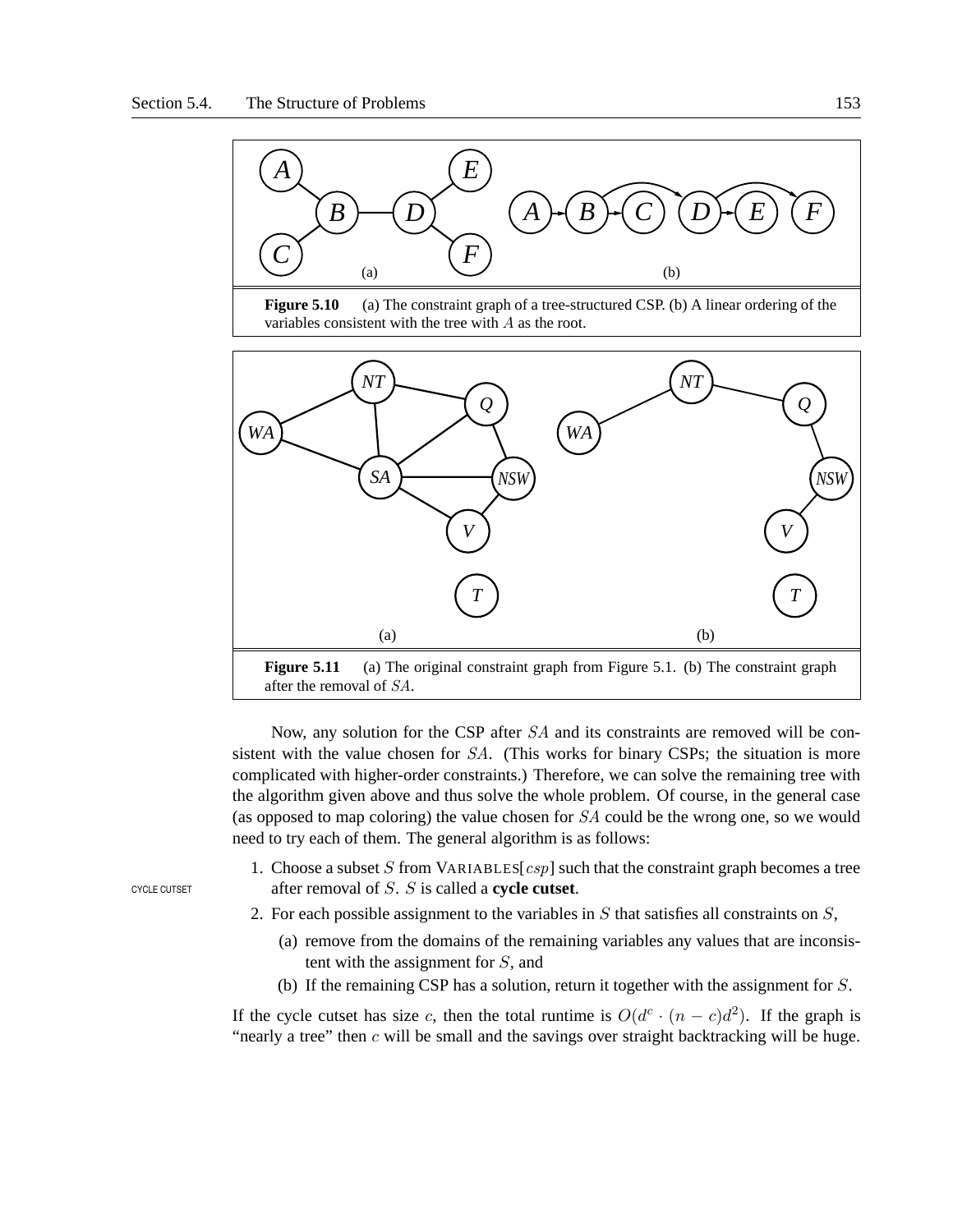In the worst case, however, c can be as large as  $(n - 2)$ . Finding the *smallest* cycle cutset is NP-hard, but several efficient approximation algorithms are known for this task. The overall algorithmic approach is called **cutset conditioning**; we will see it again in Chapter 14, where it is used for reasoning about probabilities.

TREE<br>DECOMPOSITION

CUTSET<br>CONDITIONING

The second approach is based on constructing a **tree decomposition** of the constraint graph into a set of connected subproblems. Each subproblem is solved independently, and the resulting solutions are then combined. Like most divide-and-conquer algorithms, this works well if no subproblem is too large. Figure 5.12 shows a tree decomposition of the mapcoloring problem into five subproblems. A tree decomposition must satisfy the following three requirements:

- Every variable in the original problem appears in at least one of the subproblems.
- If two variables are connected by a constraint in the original problem, they must appear together (along with the constraint) in at least one of the subproblems.
- If a variable appears in two subproblems in the tree, it must appear in every subproblem along the path connecting those subproblems.

The first two conditions ensure that all the variables and constraints are represented in the decomposition. The third condition seems rather technical, but simply reflects the constraint that any given variable must have the same value in every subproblem in which it appears; the links joining subproblems in the tree enforce this constraint. For example, SA appears in all four of the connected subproblems in Figure 5.12. You can verify from Figure 5.11 that this decomposition makes sense.



We solve each subproblem independently; if any one has no solution, we know the entire problem has no solution. If we can solve all the subproblems, then we attempt to construct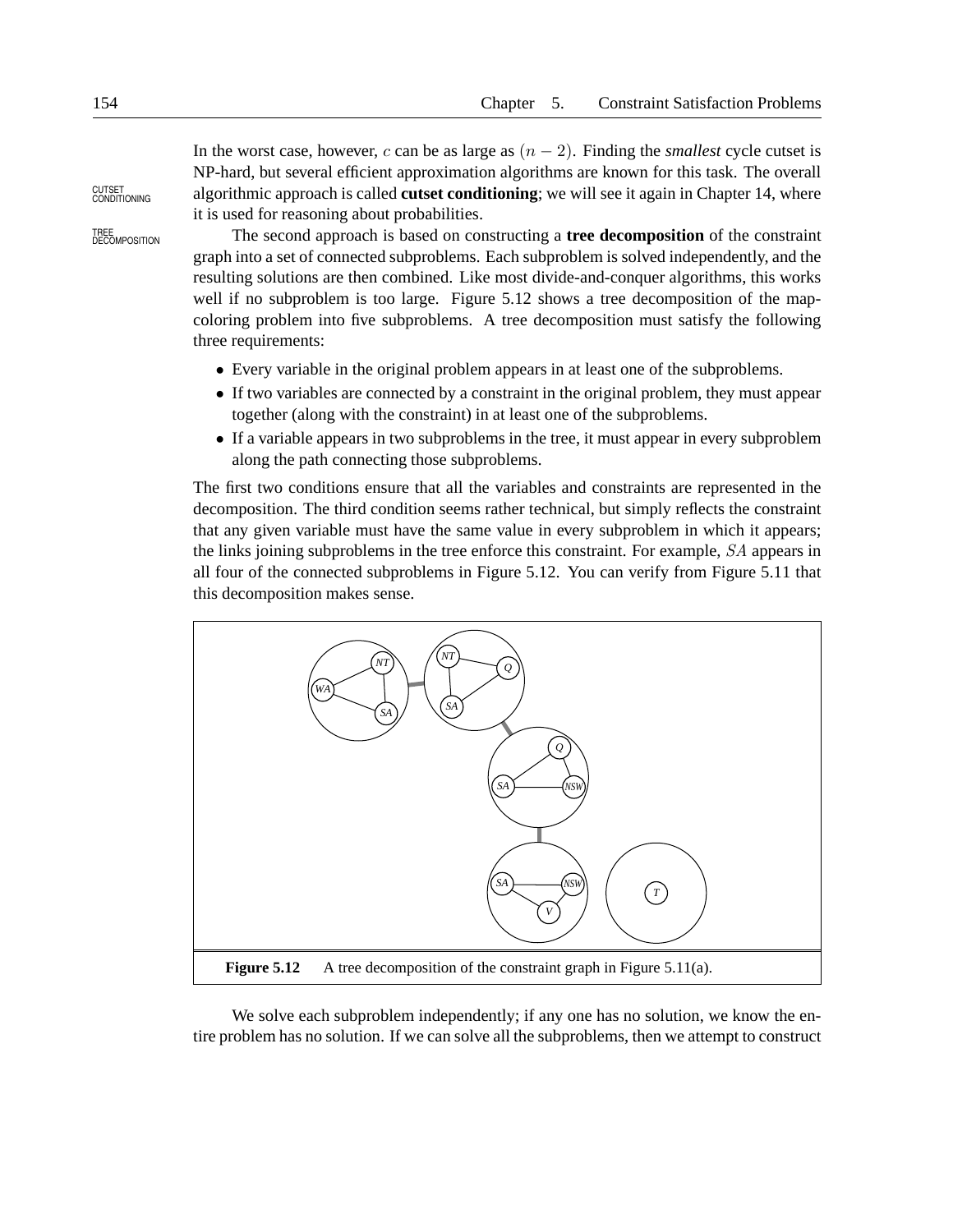a global solution as follows. First, we view each subproblem as a "mega-variable" whose domain is the set of all solutions for the subproblem. For example, the leftmost subproblems in Figure 5.12 is a map-coloring problem with three variables and hence has six solutions—one is  $\{WA = red, SA = blue, NT = green\}$ . Then, we solve the constraints connecting the subproblems using the efficient algorithm for trees given earlier. The constraints between subproblems simply insist that the subproblem solutions agree on their shared variables. For example, given the solution { $WA = red, SA = blue, NT = green$  } for the first subproblem, the only consistent solution for the next subproblem is  $\{SA = blue, NT = green, Q = red\}$ .



A given constraint graph admits many tree decompositions; in choosing a decompo-TREE WIDTH sition, the aim is to make the subproblems as small as possible. The **tree width** of a tree decomposition of a graph is one less than the size of the largest subproblem; the tree width of the graph itself is defined to be the minimum tree width among all its tree decompositions. If a graph has tree width  $w$ , and we are given the corresponding tree decomposition, then the problem can be solved in  $O(nd^{w+1})$  time. Hence, *CSPs with constraint graphs of bounded tree width are solvable in polynomial time.* Unfortunately, finding the decomposition with minimal tree width is NP-hard, but there are heuristic methods that work well in practice.

## 5.5 SUMMARY

- **Constraint satisfaction problems** (or CSPs) consist of variables with constraints on them. Many important real-world problems can be described as CSPs. The structure of a CSP can be represented by its **constraint graph**.
- **Backtracking search**, a form of depth-first search, is commonly used for solving CSPs.
- The **minimum remaining values** and **degree** heuristics are domain-independent methods for deciding which variable to choose next in a backtracking search. The **leastconstraining-value** heuristic helps in ordering the variable values.
- By propagating the consequences of the partial assignments that it constructs, the backtracking algorithm can reduce greatly the branching factor of the problem. **Forward checking** is the simplest method for doing this. **Arc consistency** enforcement is a more powerful technique, but can be more expensive to run.
- Backtracking occurs when no legal assignment can be found for a variable. **Conflictdirected backjumping** backtracks directly to the source of the problem.
- Local search using the **min-conflicts** heuristic has been applied to constraint satisfaction problems with great success.
- The complexity of solving a CSP is strongly related to the structure of its constraint graph. Tree-structured problems can be solved in linear time. **Cutset conditioning** can reduce a general CSP to a tree-structured one and is very efficient if a small cutset can be found. **Tree decomposition** techniquestransform the CSP into a tree of subproblems and are efficient if the **tree width** of the constraint graph is small.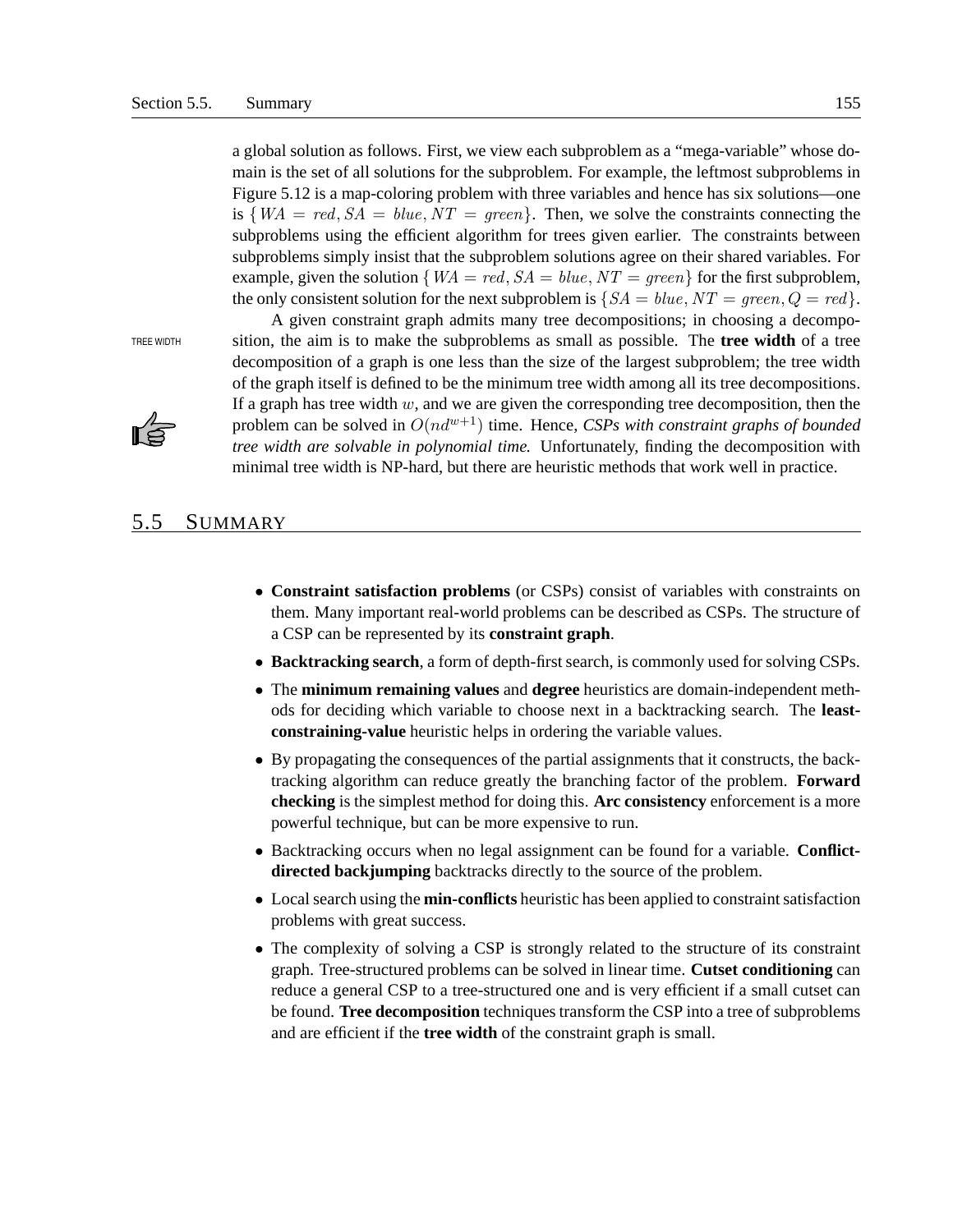#### BIBLIOGRAPHICAL AND HISTORICAL NOTES

EQUATIONS

The earliest work related to constraint satisfaction dealt largely with numerical constraints. Equational constraints with integer domains were studied by the Indian mathematician Brah-DIOPHANTINE magupta in the seventh century; they are often called **Diophantine equations**, after the Greek mathematician Diophantus (c. 200–284), who actually considered the domain of positive rationals. Systematic methods for solving linear equations by variable elimination were studied by Gauss (1829); the solution of linear inequality constraints goes back to Fourier (1827).

Finite-domain constraint satisfaction problems also have a long history. For example, GRAPH COLORING **graph coloring** (of which map coloring is a special case) is an old problem in mathematics. According to Biggs *et al.* (1986), the four-color conjecture (that every planar graph can be colored with four or fewer colors) was first made by Francis Guthrie, a student of de Morgan, in 1852. It resisted solution—despite several published claims to the contrary—until a proof was devised, with the aid of a computer, by Appel and Haken (1977).

> Specific classes of constraint satisfaction problems occur throughout the history of computer science. One of the most influential early examples was the SKETCHPAD system (Sutherland, 1963), which solved geometric constraints in diagrams and was the forerunner of modern drawing programs and CAD tools. The identification of CSPs as a *general* class is due to Ugo Montanari (1974). The reduction of higher-order CSPs to purely binary CSPs with auxiliary variables (see Exercise 5.11) is due originally to the 19th-century logician Charles Sanders Peirce. It was introduced into the CSP literature by Dechter (1990b) and was elaborated by Bacchus and van Beek (1998). CSPs with preferences among solutions are studied widely in the optimization literature; see Bistarelli *et al.* (1997) for a generalization of the CSP framework to allow for preferences. The bucket-elimination algorithm (Dechter, 1999) can also be applied to optimization problems.

> Backtracking search for constraint satisfaction is due to Bitner and Reingold (1975), although they trace the basic algorithm back to the 19th century. Bitner and Reingold also introduced the MRV heuristic, which they called the *most-constrained-variable* heuristic. Brelaz (1979) used the degree heuristic as a tie-breaker after applying the MRV heuristic. The resulting algorithm, despite its simplicity, is still the best method for k-coloring arbitrary graphs. Haralick and Elliot (1980) proposed the *least-constraining-value heuristic*.

> Constraint propagation methods were popularized by Waltz's (1975) success on polyhedral line-labeling problems for computer vision. Waltz showed that, in many problems, propagation completely eliminates the need for backtracking. Montanari (1974) introduced the notion of constraint networks and propagation by path consistency. Alan Mackworth (1977) proposed the AC-3 algorithm for enforcing arc consistency as well as the general idea of combining backtracking with some degree of consistency enforcement. AC-4, a more efficient arc consistency algorithm, was developed by Mohr and Henderson (1986). Soon after Mackworth's paper appeared, researchers began experimenting with the tradeoff between the cost of consistency enforcement and the benefits in terms of search reduction. Haralick and Elliot (1980) favored the minimal forward checking algorithm described by McGregor (1979), whereas Gaschnig (1979) suggested full arc consistency checking after each variable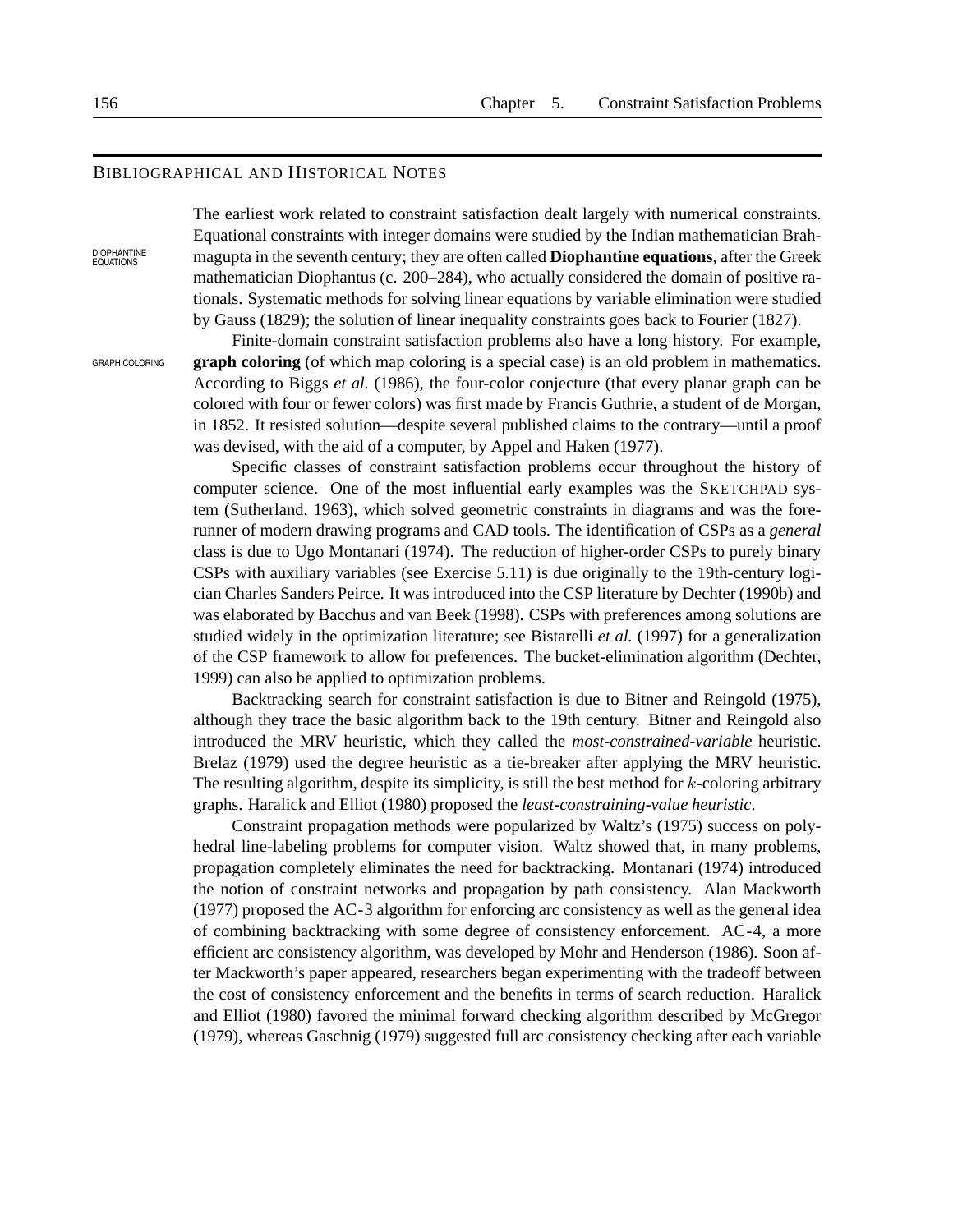assignment—an algorithm later called MAC by Sabin and Freuder (1994). The latter paper provides somewhat convincing evidence that, on harder CSPs, full arc consistency checking pays off. Freuder (1978, 1982) investigated the notion of k-consistency and its relationship to the complexity of solving CSPs. Apt (1999) describes a generic algorithmic framework within which consistency propagation algorithms can be analyzed.

Special methods for handling higher-order constraints have been developed primarily within the context of **constraint logic programming**. Marriott and Stuckey (1998) provide excellent coverage of research in this area. The Alldiff constraint was studied by Regin (1994). Bounds constraints were incorporated into constraint logic programming by Van Hentenryck *et al.* (1998).

The basic backjumping method is due to John Gaschnig (1977, 1979). Kondrak and van Beek (1997) showed that this algorithm is essentially subsumed by forward checking. Conflict-directed backjumping was devised by Prosser (1993). The most general and powerful form of intelligent backtracking was actually developed very early on by Stallman and DEPENDENCY-<br>DIRECTED Sussman (1977). Their technique of **dependency-directed backtracking** led to the development of **truth maintenance systems** (Doyle, 1979), which we will discuss in Section 10.8. The connection between the two areas is analyzed by de Kleer (1989).

The work of Stallman and Sussman also introduced the idea of **constraint record-CONSTRAINT ing**, in which partial results obtained by search can be saved and reused later in the search. The idea was introduced formally into backtracking search by Dechter (1990a). **Backmark-**BACKMARKING **ing** (Gaschnig, 1979) is a particularly simple method in which consistent and inconsistent pairwise assignments are saved and used to avoid rechecking constraints. Backmarking can be combined with conflict-directed backjumping; Kondrak and van Beek (1997) present a hybrid algorithm that provably subsumes either method taken separately. The method of **dynamic backtracking** (Ginsberg, 1993) retains successful partial assignments from later subsets of variables when backtracking over an earlier choice that does not invalidate the later success.

> Local search in constraint satisfaction problems was popularized by the work of Kirkpatrick *et al.* (1983) on **simulated annealing** (see Chapter 4), which is widely used for scheduling problems. The *min-conflicts* heuristic was first proposed by Gu (1989) and was developed independently by Minton *et al.* (1992). Sosic and Gu (1994) showed how it could be applied to solve the 3,000,000 queens problem in less than a minute. The astounding success of local search using min-conflicts on the  $n$ -queens problem led to a reappraisal of the nature and prevalence of "easy" and "hard" problems. Peter Cheeseman *et al.* (1991) explored the difficulty of randomly generated CSPs and discovered that almost all such problems either are trivially easy or have no solutions. Only if the parameters of the problem generator are set in a certain narrow range, within which roughly half of the problems are solvable, do we find "hard" problem instances. We discuss this phenomenon further in Chapter 7.

> Work relating the structure and complexity of CSPs originates with Freuder (1985), who showed that search on arc-consistent trees works without any backtracking. A similar result, with extensions to acyclic hypergraphs, was developed in the database community (Beeri *et al.*, 1983). Since those papers were published, there has been a great deal of progress in developing more general results relating the complexity of solving a CSP to the structure of

DIRECTED BACKTRACKING

**RECORDING** 

DYNAMIC<br>BACKTRACKING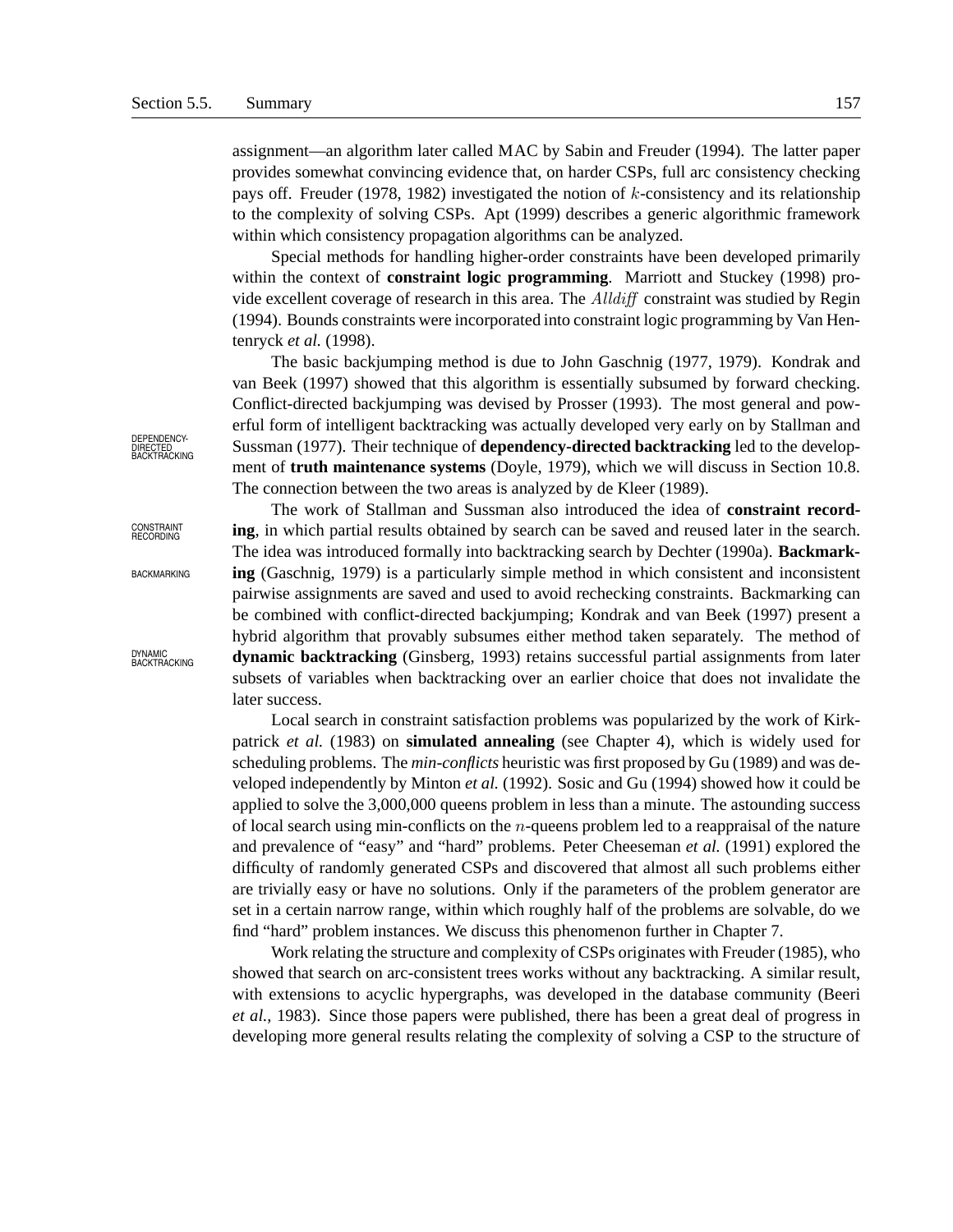its constraint graph. The notion of tree width was introduced by the graph theorists Robertson and Seymour (1986). Dechter and Pearl (1987, 1989), building on the work of Freuder, applied the same notion (which they called **induced width**) to constraint satisfaction problems and developed the tree decomposition approach sketched in Section 5.4. Drawing on this work and on results from database theory, Gottlob *et al.* (1999a, 1999b) developed a notion, **hypertree width**, that is based on the characterization of the CSP as a hypergraph. In addition to showing that any CSP with hypertree width w can be solved in time  $O(n^{w+1} \log n)$ , they also showed that hypertree width subsumes all previously defined measures of "width" in the sense that there are cases where the hypertree width is bounded and the other measures are unbounded.

There are several good surveys of CSP techniques, including those by Kumar (1992), Dechter and Frost (1999), and Bartak (2001); and the encyclopedia articles by Dechter (1992) and Mackworth (1992). Pearson and Jeavons (1997) survey tractable classes of CSPs, covering both structural decomposition methods and methods that rely on properties of the domains or constraints themselves. Kondrak and van Beek (1997) give an analytical survey of backtracking search algorithms, and Bacchus and van Run (1995) give a more empirical survey. The texts by Tsang (1993) and by Marriott and Stuckey (1998) go into much more depth than has been possible in this chapter. Several interesting applications are described in the collection edited by Freuder and Mackworth (1994). Papers on constraint satisfaction appear regularly in *Artificial Intelligence* and in the specialist journal, *Constraints*. The primary conference venue is the International Conference on Principles and Practice of Constraint Programming, often called *CP*.

#### **EXERCISES**

**5.1** Define in your own words the terms constraint satisfaction problem, constraint, backtracking search, arc consistency, backjumping and min-conflicts.

**5.2** How many solutions are there for the map-coloring problem in Figure 5.1?

**5.3** Explain why it is a good heuristic to choose the variable that is *most* constrained, but the value that is *least* constraining in a CSP search.

**5.4** Consider the problem of constructing (not solving) crossword puzzles:<sup>5</sup> fitting words into a rectangular grid. The grid, which is given as part of the problem, specifies which squares are blank and which are shaded. Assume that a list of words (i.e., a dictionary) is provided and that the task is to fill in the blank squares using any subset of the list. Formulate this problem precisely in two ways:

**a**. As a general search problem. Choose an appropriate search algorithm, and specify a heuristic function, if you think one is needed. Is it better to fill in blanks one letter at a time or one word at a time?

<sup>5</sup> Ginsberg *et al.* (1990) discuss several methods for constructing crossword puzzles. Littman *et al.* (1999) tackle the harder problem of solving them.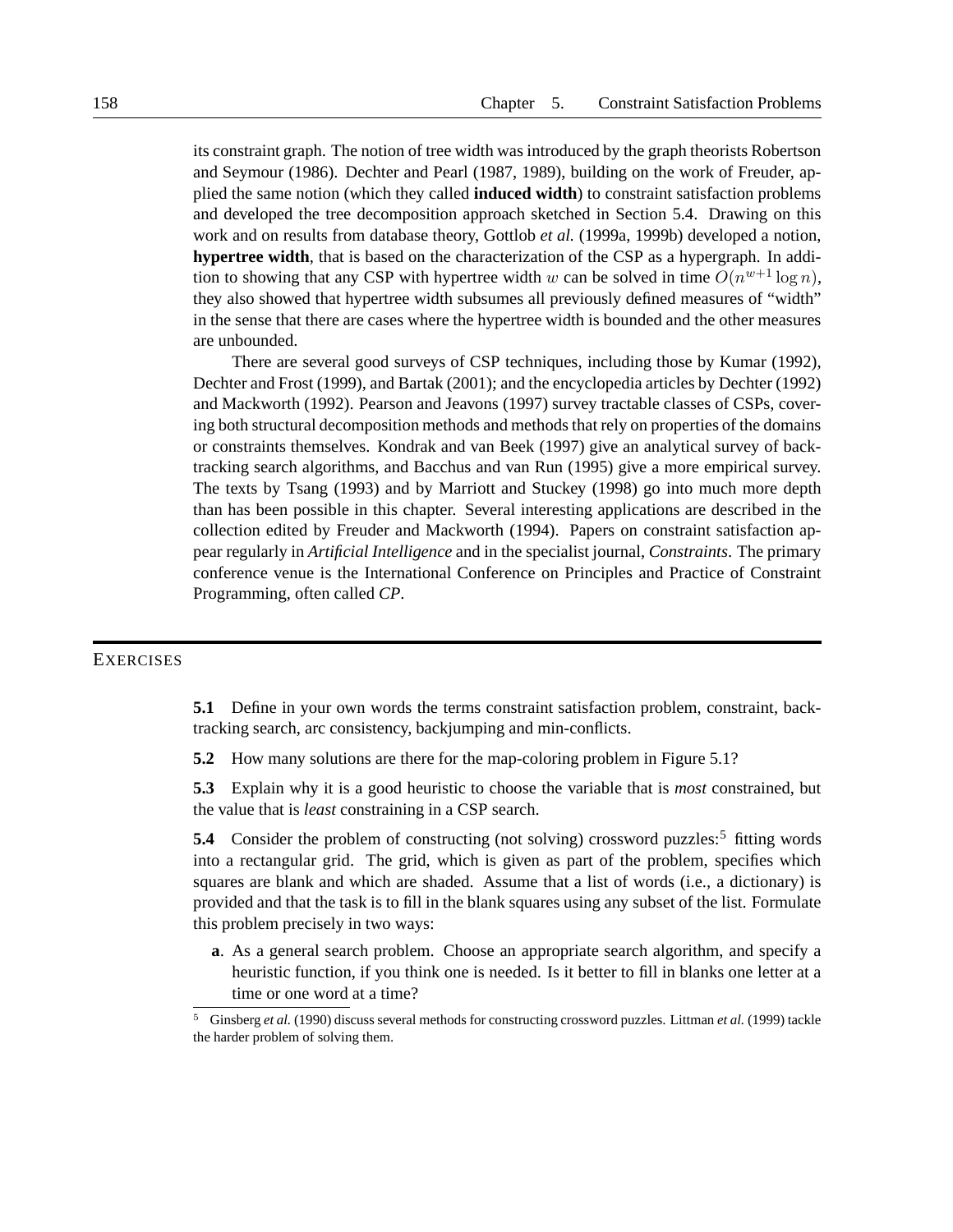**b**. As a constraint satisfaction problem. Should the variables be words or letters?

Which formulation do you think will be better? Why?

- **5.5** Give precise formulations for each of the following as constraint satisfaction problems:
- 
- FLOOR-PLANNING **a**. Rectilinear **floor-planning**: find nonoverlapping places in a large rectangle for a number of smaller rectangles.
- CLASS SCHEDULING **b**. **Classscheduling**: There is a fixed number of professors and classrooms, a list of classes to be offered, and a list of possible time slots for classes. Each professor has a set of classes that he or she can teach.

**5.6** Solve the cryptarithmetic problem in Figure 5.2 by hand, using backtracking, forward checking, and the MRV and least-constraining-value heuristics.

**5.7** Figure 5.5 tests out various algorithms on the *n*-queens problem. Try these same algorithms on map-coloring problems generated randomly as follows: scatter  $n$  points on the unit square; selecting a point  $X$  at random, connect  $X$  by a straight line to the nearest point  $Y$  such that  $X$  is not already connected to  $Y$  and the line crosses no other line; repeat the previous step until no more connections are possible. Construct the performance table for the largest n you can manage, using both  $d = 3$  and  $d = 4$  colors. Comment on your results.

**5.8** Use the AC-3 algorithm to show that arc consistency is able to detect the inconsistency of the partial assignment { $WA = red, V = blue$ } for the problem shown in Figure 5.1.

**5.9** What is the worst-case complexity of running AC-3 on a tree-structured CSP?

**5.10** AC-3 puts back on the queue *every* arc  $(X_k, X_i)$  whenever *any* value is deleted from the domain of  $X_i$ , even if each value of  $X_k$  is consistent with several remaining values of  $X_i$ . Suppose that, for every arc  $(X_k, X_i)$ , we keep track of the number of remaining values of  $X_i$ that are consistent with each value of  $X_k$ . Explain how to update these numbers efficiently and hence show that arc consistency can be enforced in total time  $O(n^2d^2)$ .

**5.11** Show how a single ternary constraint such as " $A + B = C$ " can be turned into three binary constraints by using an auxiliary variable. You may assume finite domains. (*Hint:* consider a new variable that takes on values which are pairs of other values, and consider constraints such as "X is the first element of the pair Y.") Next, show how constraints with more than three variables can be treated similarly. Finally, show how unary constraints can be eliminated by altering the domains of variables. This completes the demonstration that any CSP can be transformed into a CSP with only binary constraints.



**5.12** Suppose that a graph is known to have a cycle cutset of no more than k nodes. Describe a simple algorithm for finding a minimal cycle cutset whose runtime is not much more than  $O(n^k)$  for a CSP with n variables. Search the literature for methods for finding approximately minimal cycle cutsets in time that is polynomial in the size of the cutset. Does the existence of such algorithms make the cycle cutset method practical?

**5.13** Consider the following logic puzzle: In five houses, each with a different color, live 5 persons of different nationalities, each of whom prefer a different brand of cigarette, a